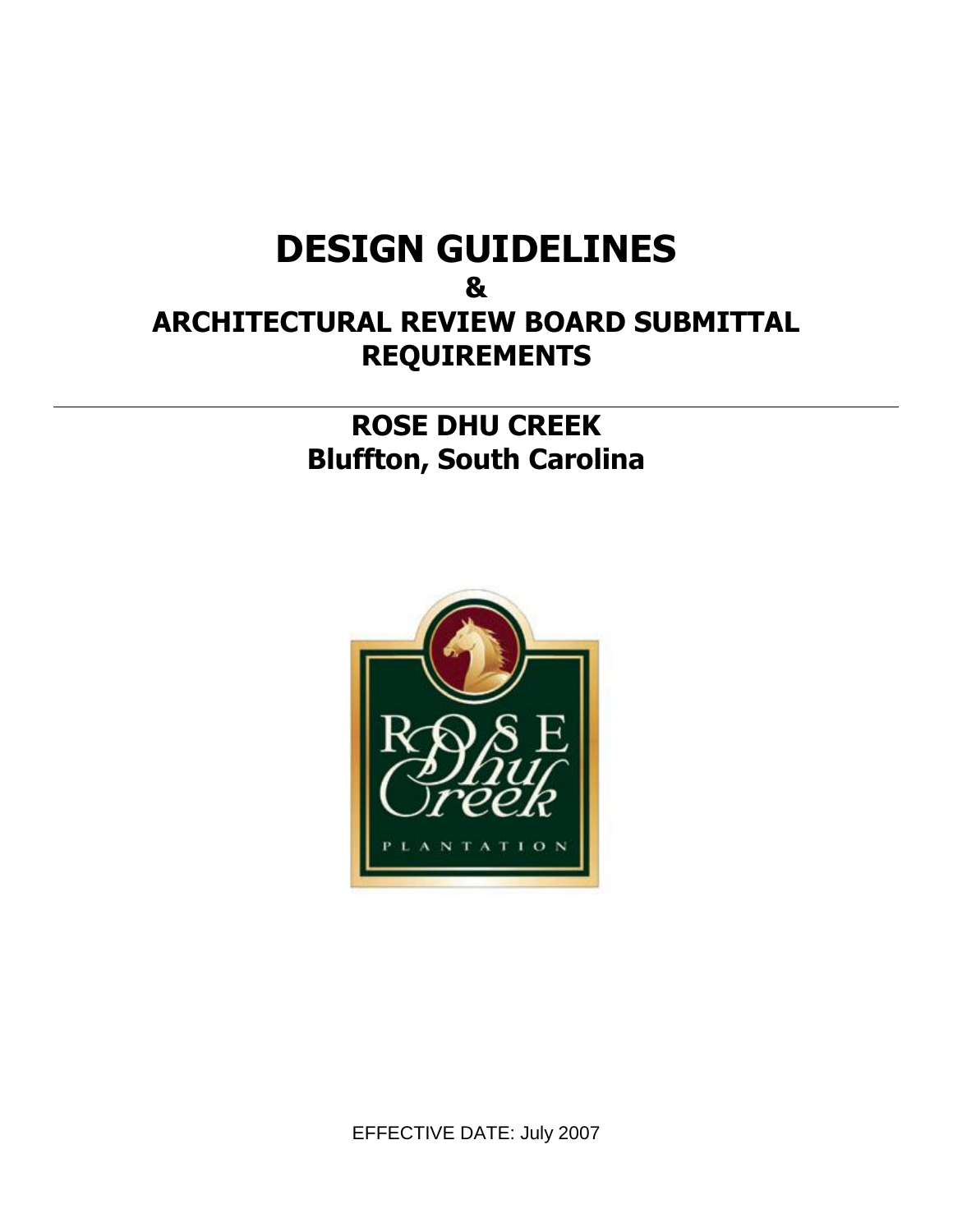## **Table of Contents**

| Cover Page | <b>Table of Contents</b><br>Page                                               |
|------------|--------------------------------------------------------------------------------|
|            |                                                                                |
| Ι.<br>II.  | A. ARB Meetings                                                                |
|            | <b>B.</b> Review Procedure                                                     |
|            | C. Submittal Procedure                                                         |
|            | D. Final Design Approval<br>E. Changes and Modifications                       |
|            | F. Variances                                                                   |
| III.       |                                                                                |
|            | A. Setback Requirements                                                        |
|            | B. Waterfront Setback Requirements                                             |
|            | C. Easements                                                                   |
|            | D. Site and Positioning of New Construction                                    |
|            | E. Garages, Driveways, Guest Parking                                           |
|            | F. Decks, Terraces, Patios and Porches<br>G. Screen Enclosures                 |
|            | H. Exterior Lighting                                                           |
|            | I. Propane Tanks                                                               |
|            | J. Service Yards                                                               |
|            | K. Minimum Square Footage of Interior air-conditioned Space, excluding Garages |
|            | Materials<br>L.                                                                |
|            | M. Building Elevation and Height                                               |
|            | N. Roofs                                                                       |
|            | O. Antennas, Satellite Discs and Accessory Structures                          |
|            | P. Wells                                                                       |
|            | Q. Grading and Drainage                                                        |
|            | R. Pools                                                                       |
|            | S. Landscaping<br>T. Landscape Accessory Structures and Ornaments              |
|            | U. Mailboxes and House Numbers                                                 |
|            | V. Fences                                                                      |
|            | W. Exterior Storm and Hurricane Shutters                                       |
| IV.        |                                                                                |
|            | A. Tree Protection                                                             |
|            | <b>B.</b> Silt Fence                                                           |
|            | C. Portable Chemical                                                           |
|            | D. Dumpster                                                                    |
|            | E. Illegal Dumping                                                             |
|            | F. Utilities                                                                   |
|            | G. Signs                                                                       |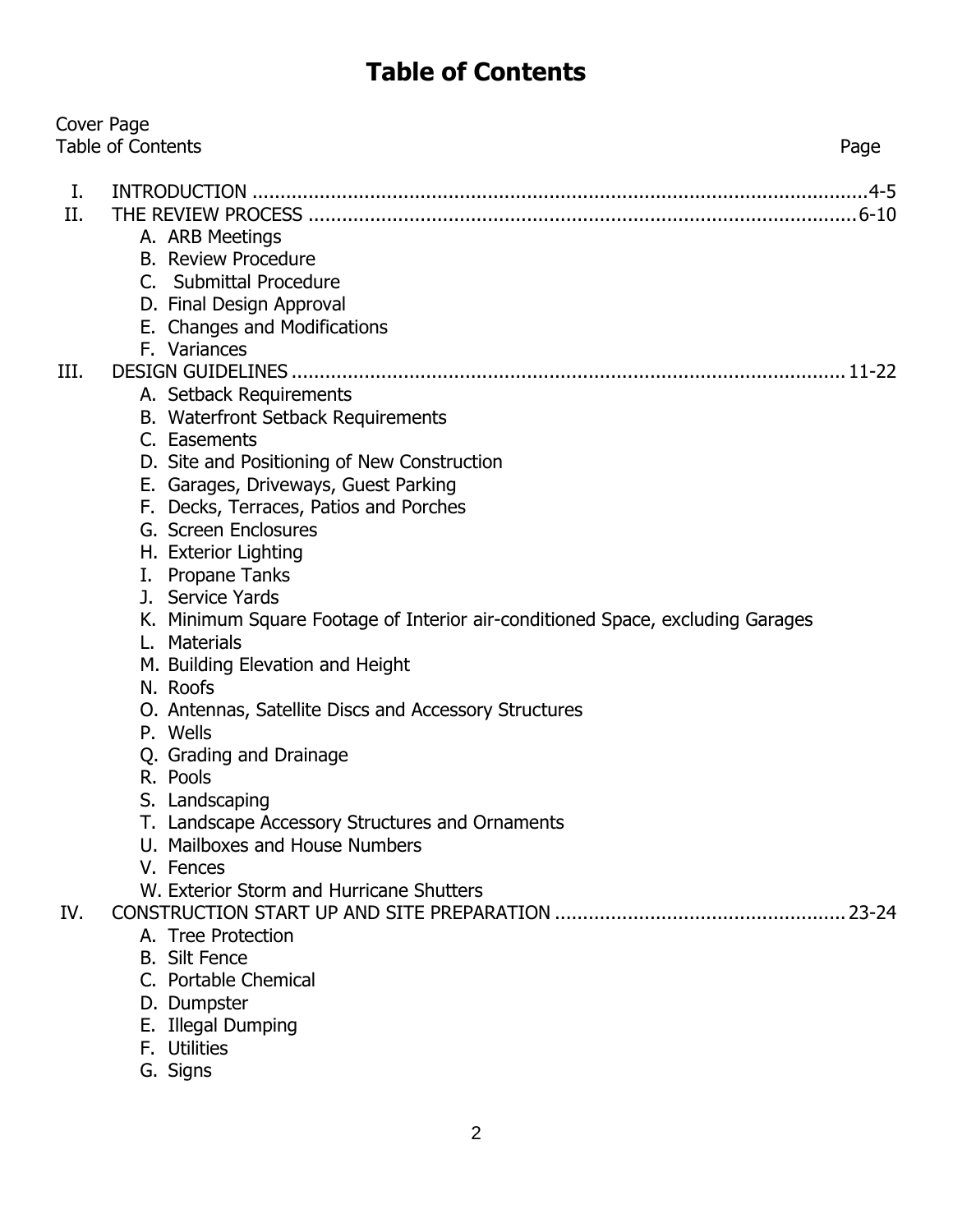| V.    |                                                |    |
|-------|------------------------------------------------|----|
|       | A. Contractor Licensing and Insurance          |    |
|       | B. Access to Construction Sites                |    |
|       | C. Site Protection/Traffic Laws/Parking        |    |
|       | D. Utility Vehicles                            |    |
|       | E. Construction Rules                          |    |
| VI.   |                                                |    |
|       | A. Stakeout Survey/Building Permit             |    |
|       | <b>B.</b> Building Construction                |    |
|       | C. Form Board Survey                           |    |
|       | D. Foundation Survey                           |    |
|       | E. As-built Survey                             |    |
|       | F. Intermediate Inspections                    |    |
|       | G. Final Inspection                            |    |
| VII.  |                                                |    |
|       | A. Exterior Modifications                      |    |
|       | B. Landscaping Additions                       |    |
| VIII. |                                                |    |
|       | A. Non-refundable Fees                         |    |
|       | <b>B.</b> Refundable Deposits                  |    |
|       | C. Deposit Refund                              |    |
|       | D. Penalties and Post Construction Review Fees |    |
|       | E. Non-Compliance                              |    |
| IX.   |                                                | 29 |
|       | A. Review Fees                                 |    |
|       | <b>B.</b> Deposits                             |    |
| Χ.    |                                                |    |
|       | A. Minor Offences                              |    |
|       | <b>B.</b> Major Offences                       |    |
| XI.   |                                                |    |
| XII.  |                                                |    |
| XIII. |                                                |    |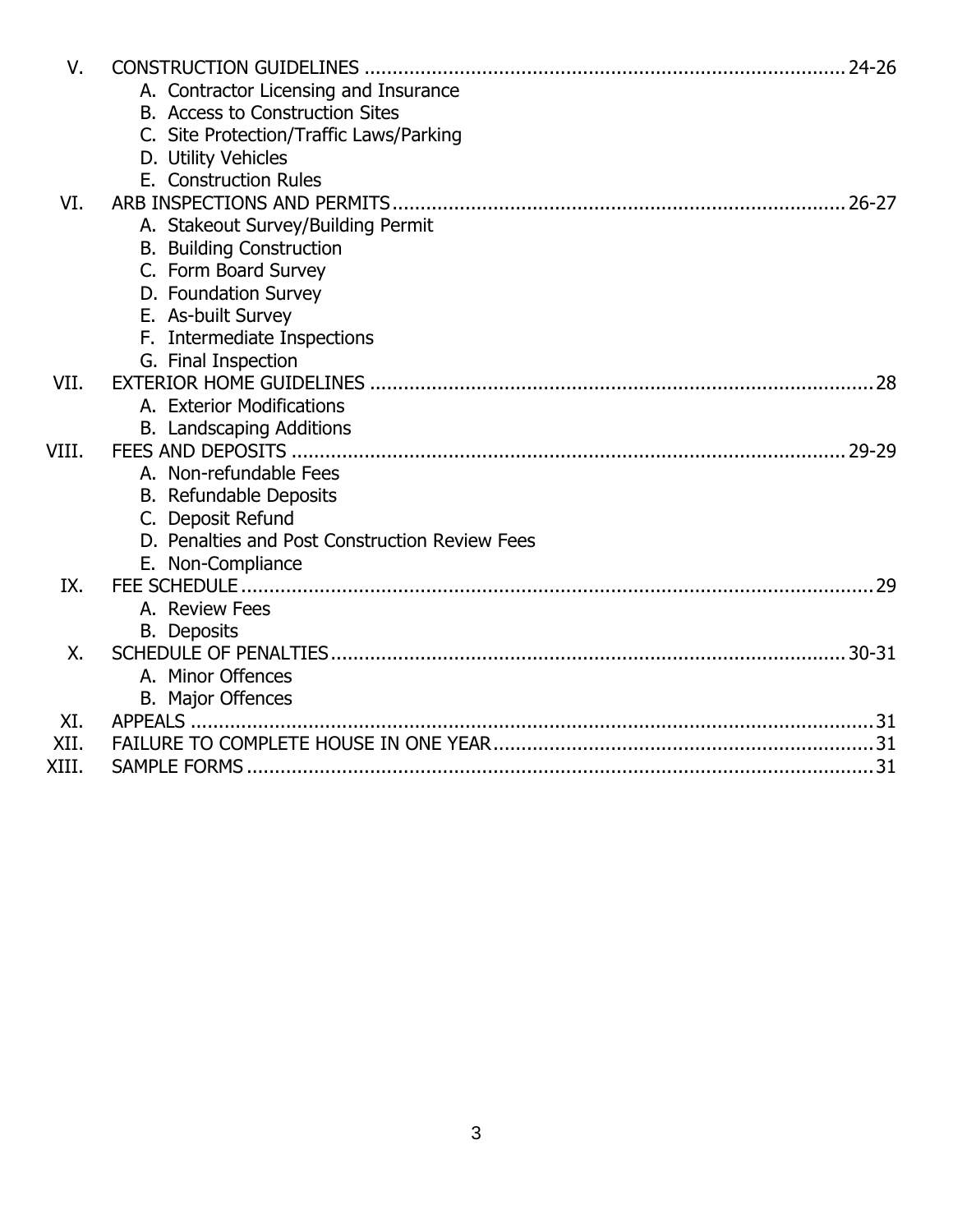## **ROSE DHU CREEK PLANTATION Design Guidelines**

#### **I. INTRODUCTION**

The Architectural Review Board (ARB), appointed by the Board of Directors of the Rose Dhu Creek Plantation, is responsible for approving all new construction, modifications, additions and landscaping in Rose Dhu Creek Plantation.

To achieve its objectives as well as ensure a pleasant building experience for the homeowner, the ARB has set forth these Architectural Guidelines. These design guidelines are intended to provide a framework for the construction of a home and the subsequent landscaping around the home.

The Rose Dhu Creek Plantation ARB will administer these guidelines to help preserve the natural beauty of Rose Dhu Creek while protecting the property investments made by its members.

Architectural and Design Review shall be directed towards attaining the following objectives for Rose Dhu Creek Plantation:

- Preventing excessive or unsightly grading, indiscriminate earth moving or clearing of property, removal of trees and vegetation which could cause disruption of natural water courses or scar natural landforms;
- Ensuring that the location and the configuration of the structures are visually harmonious with the terrain and vegetation of the Lot, with surrounding Lots and structures. Ensuring that the structures do not unnecessarily block scenic views from existing structures or unacceptably dominate any area of the general development and the natural landscape;
- Ensuring that architectural design of structures and their materials and colors are visually harmonious with the Property's overall appearance, history and cultural heritage, with surrounding development, with natural landforms and native vegetations, and with development plans officially approved by the Developer or any governmental or public authority, if any, for the areas in which the structures are proposed to be located;
- Ensuring the plans for landscaping provide visually pleasing setting for structures on the same Lots and on the adjoining Lots, and blend or co-exist harmoniously with the natural landscape;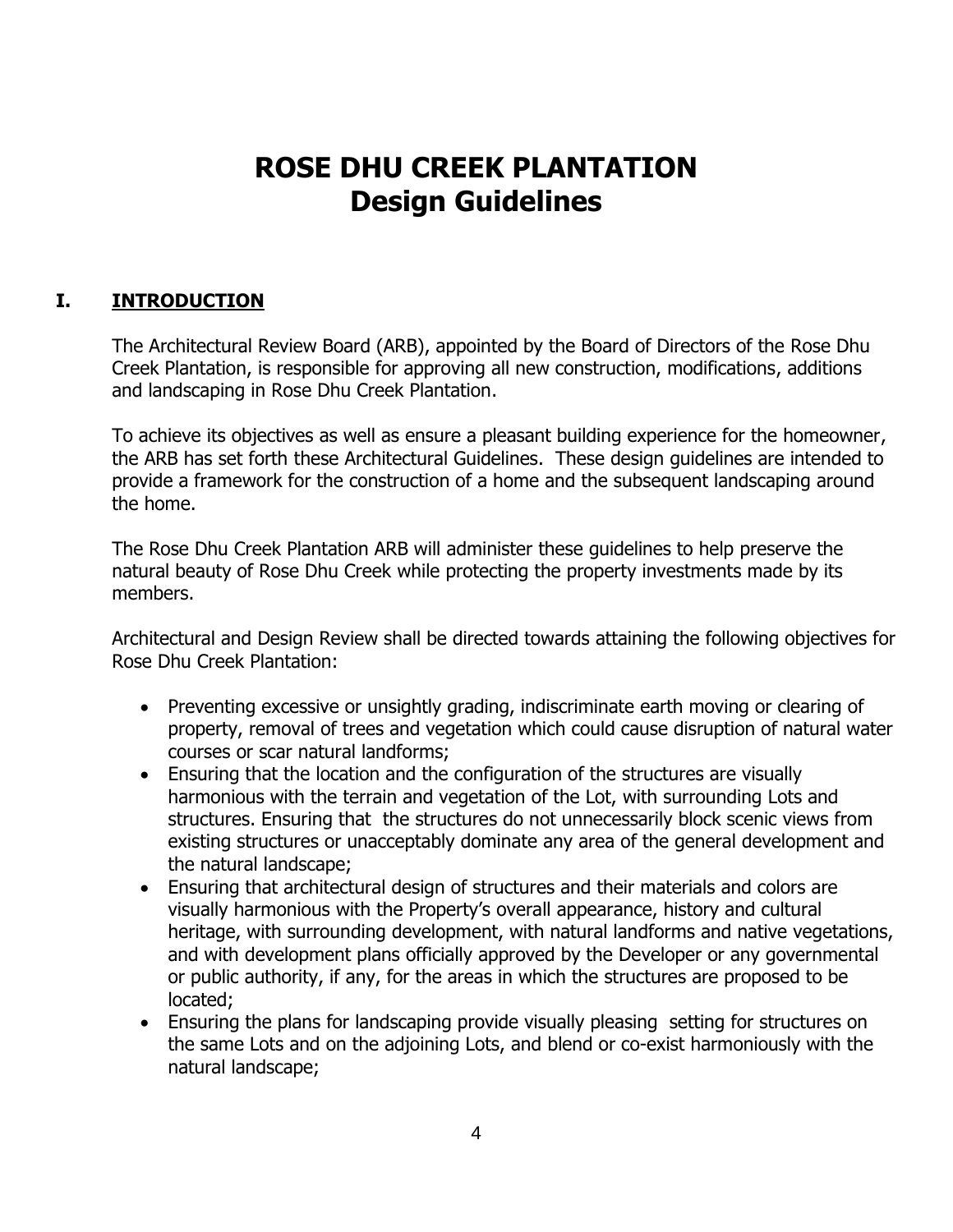- Ensuring that any development, structure, building or landscaping complies with the provisions of the Covenants of Rose Dhu Creek Plantation.
- Promoting building design and construction techniques that respond to energy conservation and environmental quality considerations such as heat loss, air emissions, and run-off water quality.

The present guidelines have been approved by the Rose Dhu Creek Board (Declarant) but may from time to time be amended. Prior decisions or rules regarding design will not be deemed to have set a precedent, if the ARB feels, in its sole discretion that the repetition of such actions will have any adverse effects on the community.

The Rose Dhu Creek Plantation ARB recommends that you obtain professional design assistance in planning your new home. It is important that both you and your professional read and understand these guidelines. In regard to the Design Documents, it is the responsibility of the Property Owner and the Architect or Designer to ensure that all plans, documents, and submittals prepared by the architect or designer are in accordance with these Guidelines, satisfy the building codes and all other governing codes, rules and restrictions. A Final Design Approval letter from Rose Dhu Creek's ARB will not be issued until all design documents have been completed and approved, including color boards and landscape plans and until all appropriate fees and deposits have been paid.

The ARB recommends that approved projects be started within ninety (90) days after final approval of plans, however, all projects must commence within six (6) months of the final approval date. Any projects not commencing within six (6) months must be resubmitted for approval under the applicable sections of the current guidelines and to verify there have been no changes since final approval was granted. Further, any changes to plans after final approval must be re-submitted for approval before work is begun.

Once begun, new construction projects must be completed within twelve (12) months. The implementation of the landscaping plan must be completed within ninety (90) days of the issuance of the Certificate of Occupancy by the Town of Bluffton. Exceptions may be granted by the ARB contingent on the receipt of a written request for an extension with an acceptable justification, prior to the expiration of the time limit. Pastures or paddocks within any Lot must be stabilized immediately to prevent erosion by such devices as may be required by the ARB.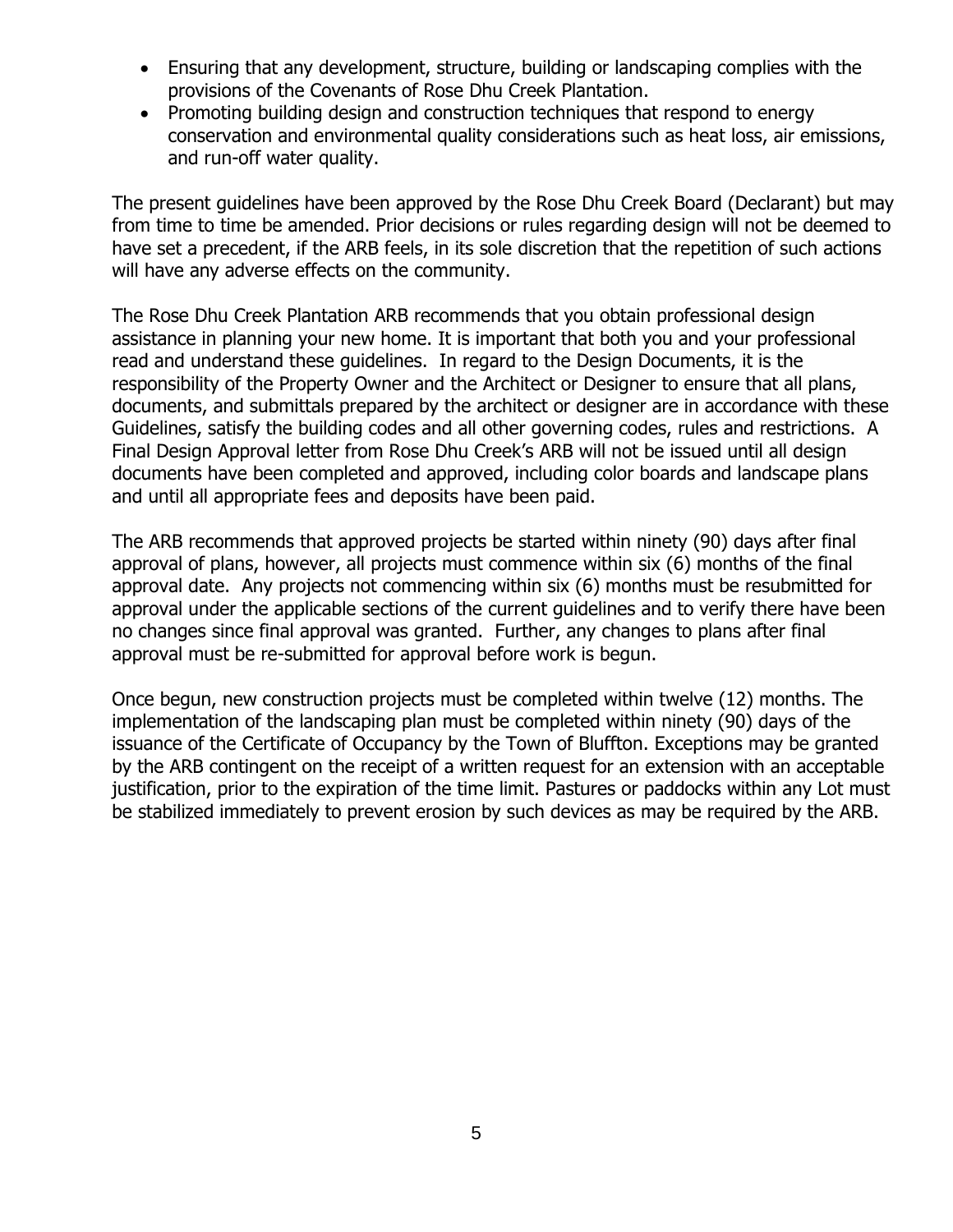#### **II. THE REVIEW PROCESS**

#### **A. ARB Meetings**

The ARB meets regularly on the 1st and 3rd Tuesday of the month. Other meetings may be called from time to time when necessary.

#### **B. Review Procedure**

Drawings and specifications for any proposed work in Rose Dhu Creek Plantation must be submitted to the ARB administrator by noon at least one week prior to the next ARB meeting in order to be considered for review at that meeting. **All submittals and resubmittals must include an application stating what the submittal is for and the appropriate review fee.**

#### **1. Conceptual Design Submittal:**

Conceptual designs may be submitted if the property owner or architect would like comments on the concept before proceeding with the preliminary plan.

#### **2. Preliminary Design Submittals:**

Review of preliminary submittals is of an advisory nature, meaning that even very favorable reviews will neither imply nor guarantee acceptance of final design submittals.

Preliminary submittals should include a completed, signed and dated application accompanied by the appropriate review fee, a site plan, all elevations, as well as a certified tree and topographical survey.

#### **3. Final Design Submittals:**

Final design submittals must adequately reflect to the ARB the true design quality of the proposed work. Submissions must include a complete set of construction plans, detailed site plan, and an updated application as detailed in section **C** below.

#### **C. Submittal Procedure**

**The following items must be submitted to insure the timely review of the project. Incomplete submittals will not be placed on the ARB agenda.**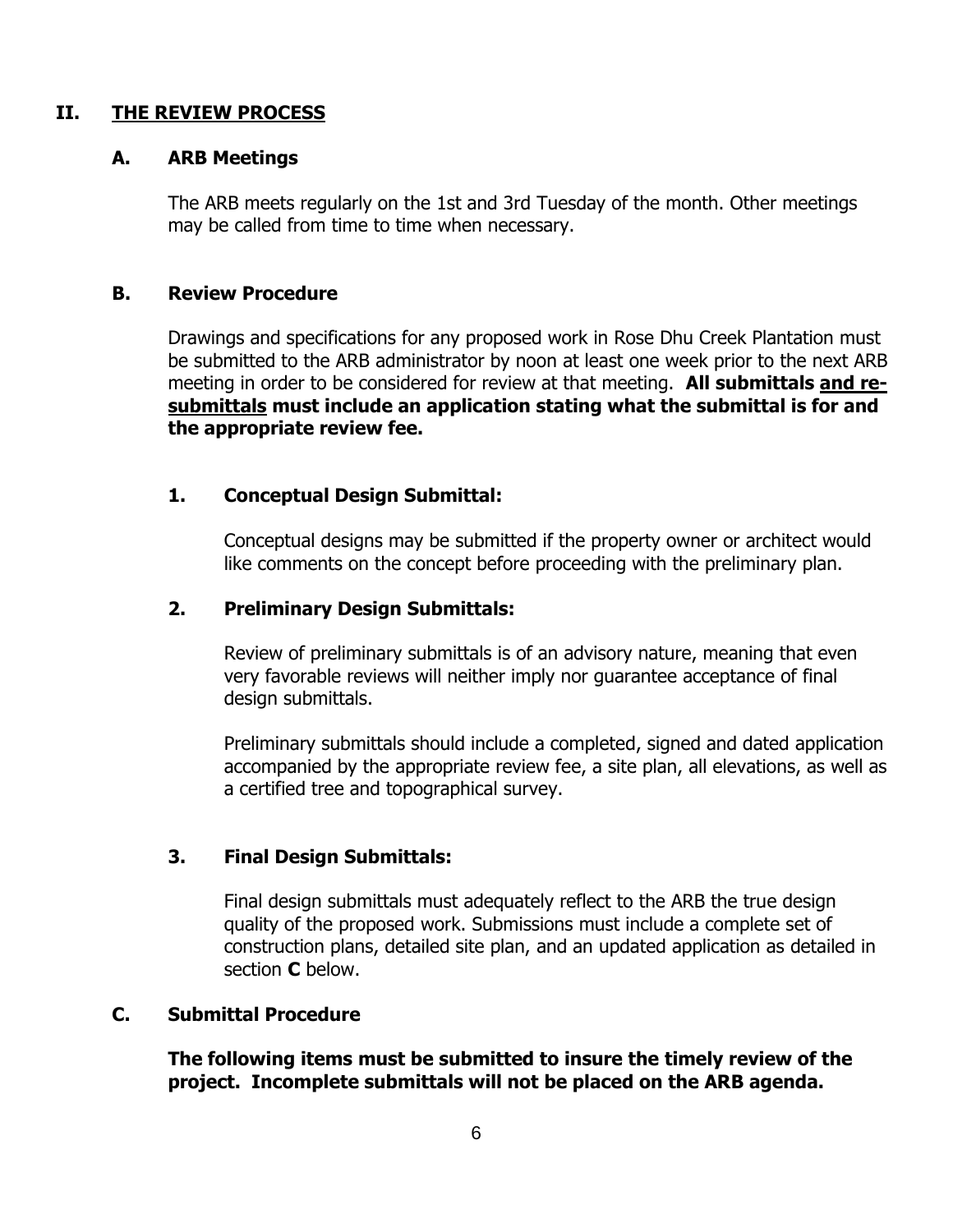#### **1. A completed application**

Any request for review and approval of **new construction, modifications, additions and landscaping** must start with a completed application. A sample is provided at the rear of this manual.

#### **2. Applicable Fees:**

Separate checks for all application fees and deposits are payable to the Rose Dhu Creek Plantation ARB. Checks for fees can be combined, and checks for deposits can be combined.

#### **3. Drawings:**

One complete set of drawing/building plans, sheet size 24″ X 36″, containing the following minimum drawings:

#### **NOTE: These site drawing requirements also apply to additions, screened enclosures, pools, etc.**

#### **a. Tree and Topographic Survey:**

- Scale at minimum of  $1'' = 10'.0''$ ,  $\frac{1}{8}$ "=1'.0" preferred.
- Sealed by a registered South Carolina surveyor.
- Survey should show the location of all trees 6" or larger in diameter.
- **b.** Site Plan: the following information must appear on the site plan:
	- Scale at minimum of  $1" = 10'.0", \frac{1}{8} = 1'.0"$  preferred.
	- Should be overlaid on Tree and Topographic survey.
	- Include legal description, lot number, and street address.
	- Detail and dimension the location of all vertical and horizontal construction.
	- **The following calculations are required:**
		- o Square Footage of Lot
		- o Square footage of all impervious coverage on the lot
	- Show elevation above mean sea level (MSL) of finished floor of lowest habitable level of the house and top of the slab at garage.
	- Label materials for driveways, walkways, decks, patios, etc.
	- Show trees to be removed by marking with an "X".
	- Must include all buildings, structures, pools, fences and entry elements.
	- Dimensions should reflect the closest point from the property line to the building foundation on all four sides of the house/garage.
	- Plans are to include existing and finished grade lines in one foot intervals as well as spot elevations of sited home.
	- The finished first floor elevation at the front of the house is to be a **minimum of twenty-four inches (30″) above finished grade across the front of the home** (the home can be at grade in the back of the home).
	- Show silt fence locations with installation details.
	- Show other erosion control devises such as check dams, if required.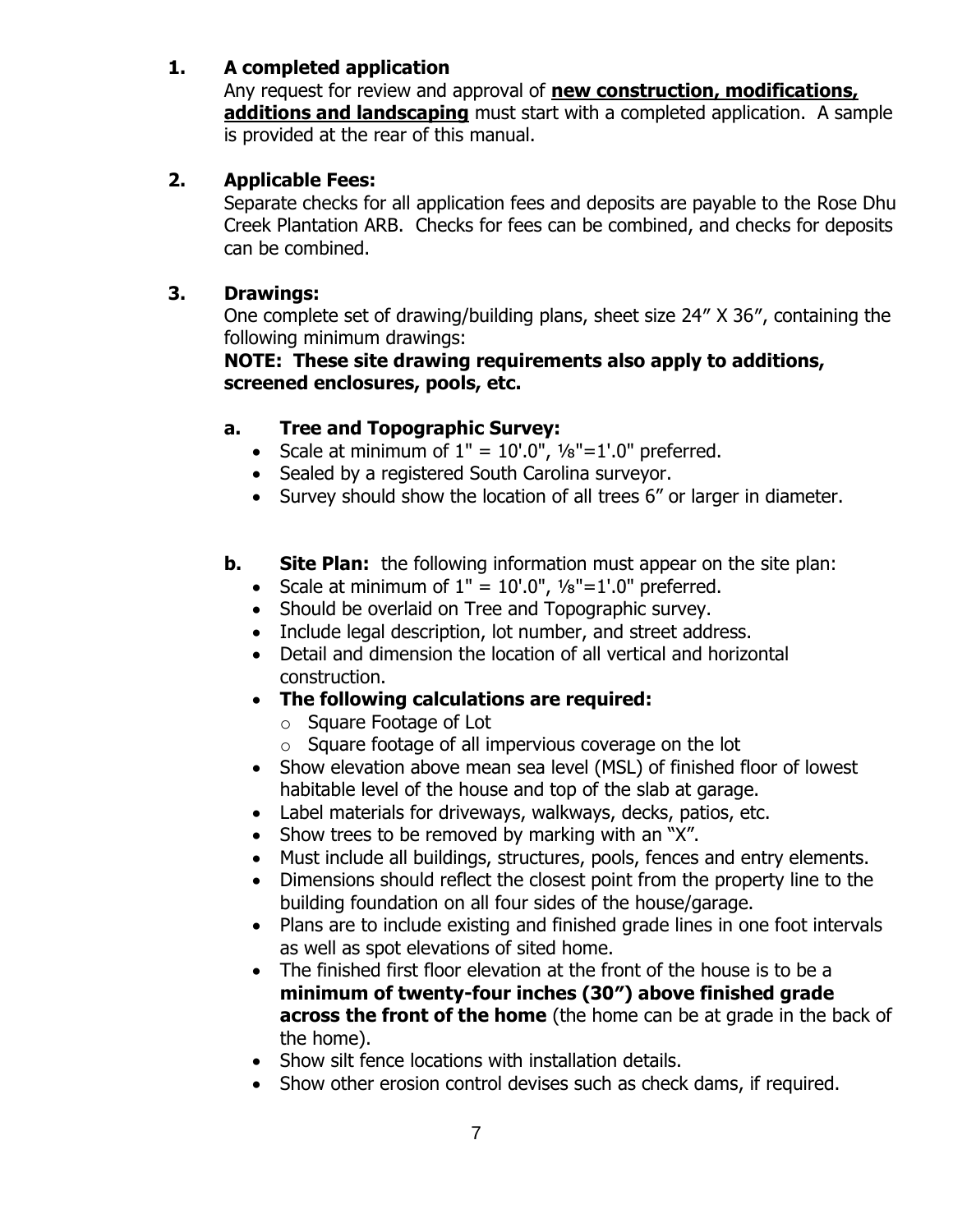- Show footprint and elevation of closest side of any vertical structure (over 18") on adjacent lots.
- Show correct setback lines.

#### **NOTE: For existing homes. Any building additions or exterior remodeling, including screened enclosures, requires the submittal of a full size site plan containing the above information.**

#### **c. Drainage Plan:**

- May be part of Site Plan or separate
- Must be same scale as Site Plan
- Must show the following:
	- o House and garage finished floor elevations.
	- $\circ$  Existing and finished grade lines at 1' intervals maximum extending 10′ inside the adjacent property lines.
	- $\circ$  Spot elevations minimum at corners of lot and at corners of house, and any other pertinent locations.
	- o Swales, berms with grades and direction of drainage.
	- o Culverts or other drainage structures as required.
	- $\circ$  If there are significant elevation changes between the proposed site and adjacent lots then detailed drainage plans will be required.

#### **d. Floor Plans:**

- Floor Plans of all structures
- Scale at  $\frac{1}{4}$ " = 1'-0". (1/<sub>8</sub>" scale may be allowed with approval from the ARB).
- Show the following calculations:
	- o Square footage of air conditioned space for each floor
	- o Square footage of garage
	- o Square footage of covered decks, screen porches, etc.
	- o Square footage of open decks or patios
- Must show the following:
	- $\circ$  All pertinent items, particularly items visible from the exterior of the house, including stairs, decks, patios, railing, planters, walls, doors, windows, skylights, etc.
	- o Materials for exterior decks, railings, etc.
	- o Complete dimensioning.

#### **e. Roof Plan of all structures:**

- May be part of Site Plan or separate
- Scale  $1/8'' = 1'-0''$  minimum
- Must show the following:
	- o Roof slopes
	- o Roof elements (skylights, chimneys, power ventilators, etc.)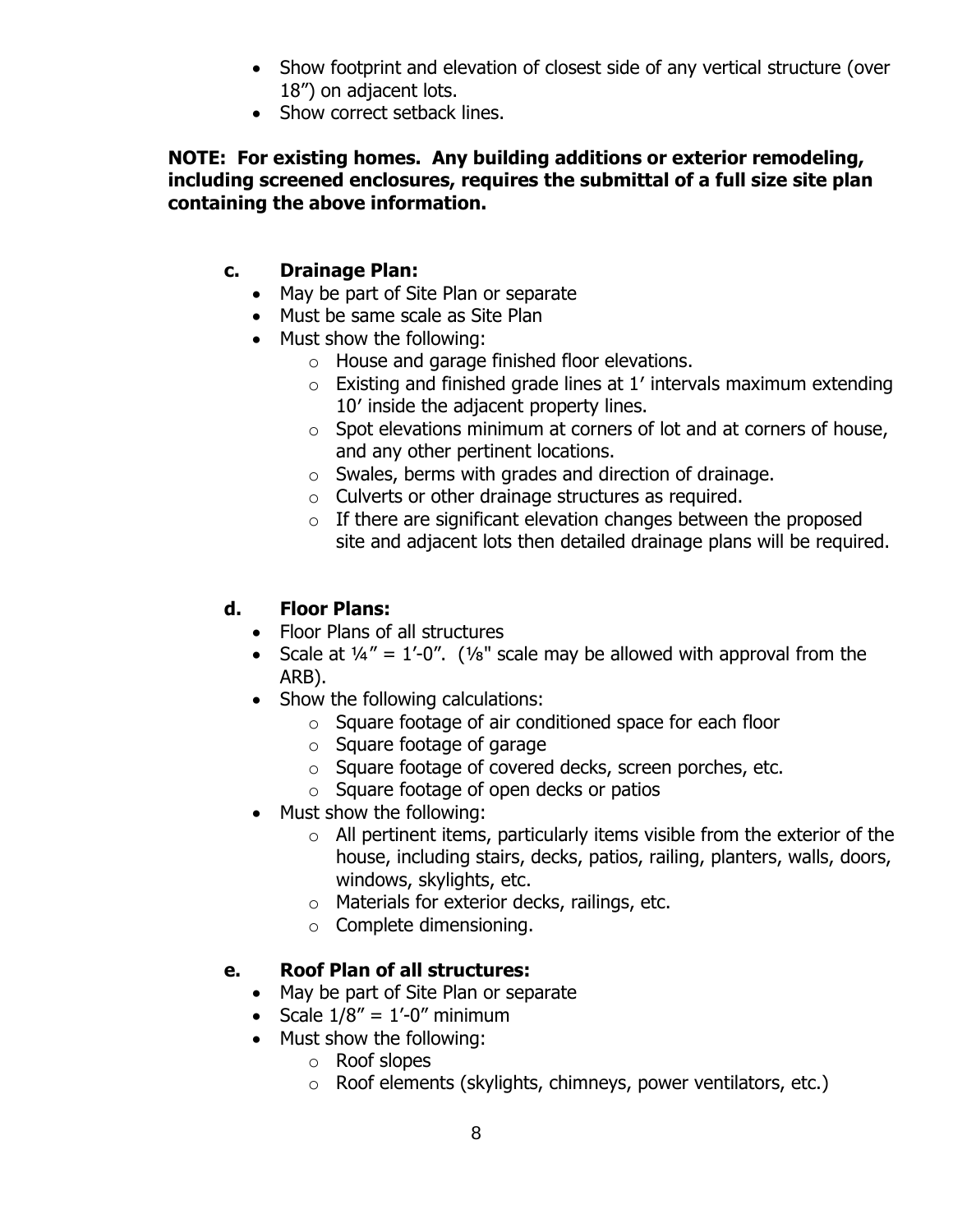- **f. Building Elevations:** Scale  $\frac{1}{4}$ " =  $1'-0$ " (Scale  $1/8$ " =  $1'-0$ " may be used if approved by ARB). Must show the following:
	- All major elevations and other elevations which may not be visible on the major elevations
	- Vertical dimensions, including first floor and garage slab elevations (above MSL), floor to floor dimensions, dimension from finished first floor to highest point of roof (excluding chimney), floor to rafter bearing plate heights, roof pitches
	- Existing grade lines (dashed line) and finish grade lines (solid line).
	- Label exterior finish materials.

**NOTE: For existing homes: Any building additions or exterior remodeling, including screened enclosures, requires the submittal of architecturally drawn, full size elevation plans showing the proposed work as seen from the three affected sides of the building. These plans must also contain the above information.**

- **g. Wall Sections:** Scale 1" = 1'-0" minimum. Must include the following:
	- Section at main house and garage, and other sections as necessary which may depict unique conditions
	- Complete notes and dimensions.
- **h. Details:** Scale 1" = 1'-0" where applicable. Must include the following:
	- Service yard wall
	- Corner detail
	- Columns and pilasters
	- Banding and frieze details if not shown on wall sections
	- Door and window head, jamb, and sill details (larger scale preferred)
	- Door and window schedules must list type, size, any special features
	- Other details as necessary to depict unique features
- **i. Electrical Plan:** Scale  $\frac{1}{4}$ " = 1'-0". Must show the following:
	- All interior and exterior lighting, switches, and electrical outlets.
	- Electrical meter located in service yard.
	- Provide catalog cut sheets for all exterior lighting fixtures.
- **j. Landscape Plan:** Scale 1/8"=1'. Landscape plans must coordinate with drainage plan. Landscape plan must be approved before landscaping starts. The plan shall show:
	- Plant symbols shall be scaled to actual size to represent the mature spread of each plant. A legend must be included to indicate the following for each plant: botanical and common name, plant height at time of planting, plant spread at time of planting, plant quantities, Root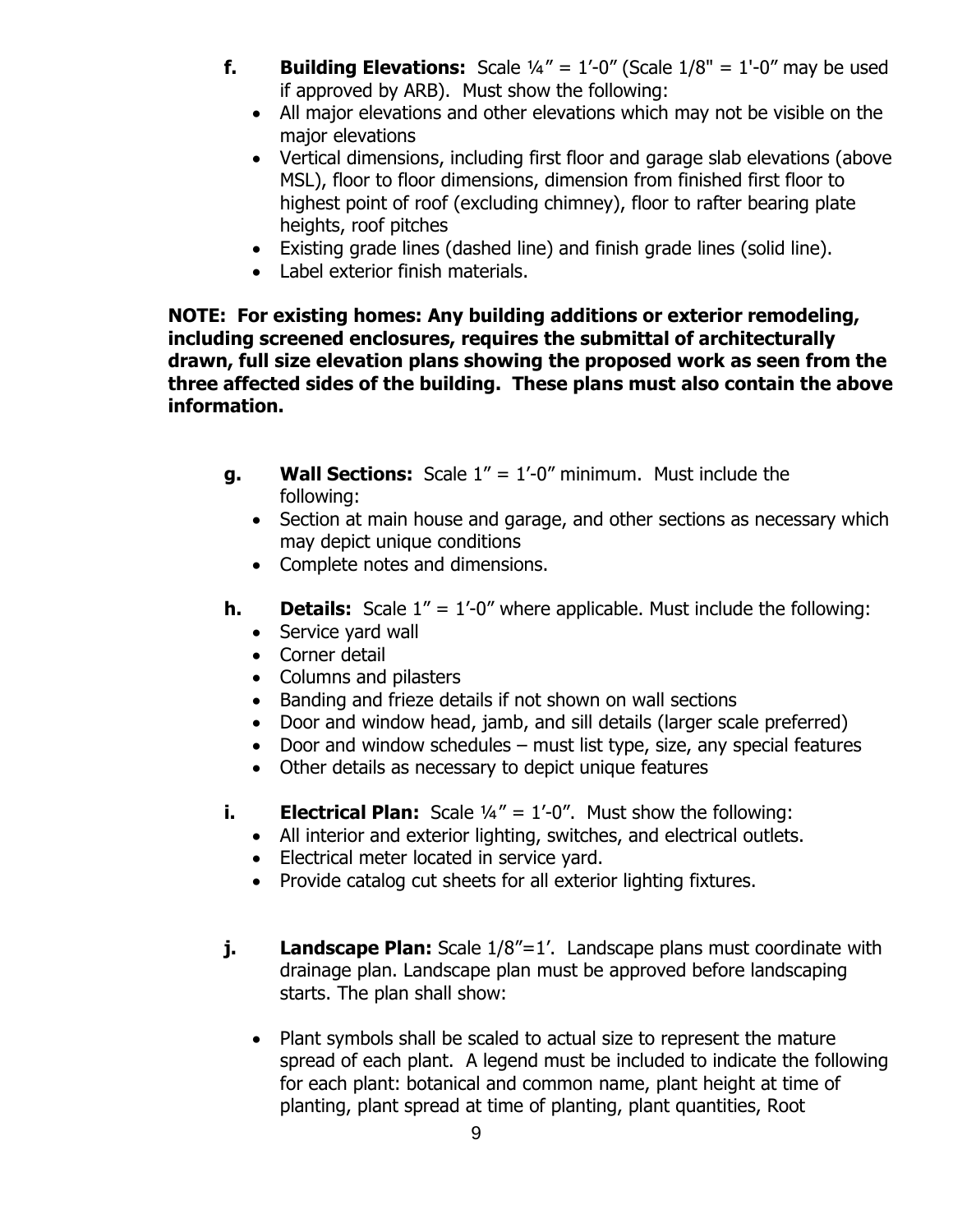specifications, square footage of lawn areas, and square footage of mulched areas.

- Existing trees of 6" DBH and larger must be identified as to exact location, genus name and species. Also show new trees to be planted. Provide a summary table of these trees including those to be removed, those to remain along with new trees to be planted.
- All existing features within 30 feet of the property lines such as roads, driveways and paths.
- All surfacing materials such as concrete, lawn, planting beds, etc. Provide either a sample, catalog cuts and/or color samples.
- Indicate whether an irrigation system is to be installed.
- Proposed locations of any landscape lighting or landscape furnishings.

#### **4. Color Board:**

The ARB encourages the designers, architects and owners to be aware of the color scheme of nearby residences to avoid duplications. An 8 1/2″ X 11″ color board shall be submitted containing the following information:

- Paint chips showing exterior wall, trim, shutter colors and any other vertical construction (2x2 sample size)
- Siding material and color
- Masonry or brick sample
- Roofing sample
- Driveway material and color

#### **D. Final Design Approval**

Once the ARB has given final approval to the design package the ARB will issue a **Final Design Approval** letter. Neither permit can be issued nor work start without this approval letter.

#### **E. Changes and Modifications**

Once ARB Final Design Approval has been granted, it is expected that the home will be built per the approved drawings. In the event a plan needs to be modified during construction, the change must be submitted to the ARB for approval. If the drawings are not submitted until after the change is underway or if the change is found during final inspection, additional review fees and penalties may result.

#### **F. Variances**

A variance request, required for a unique site condition, must be filed no later than final design submittal. Once the variance request has been received, the ARB will make a preliminary decision as to whether or not the request may be granted.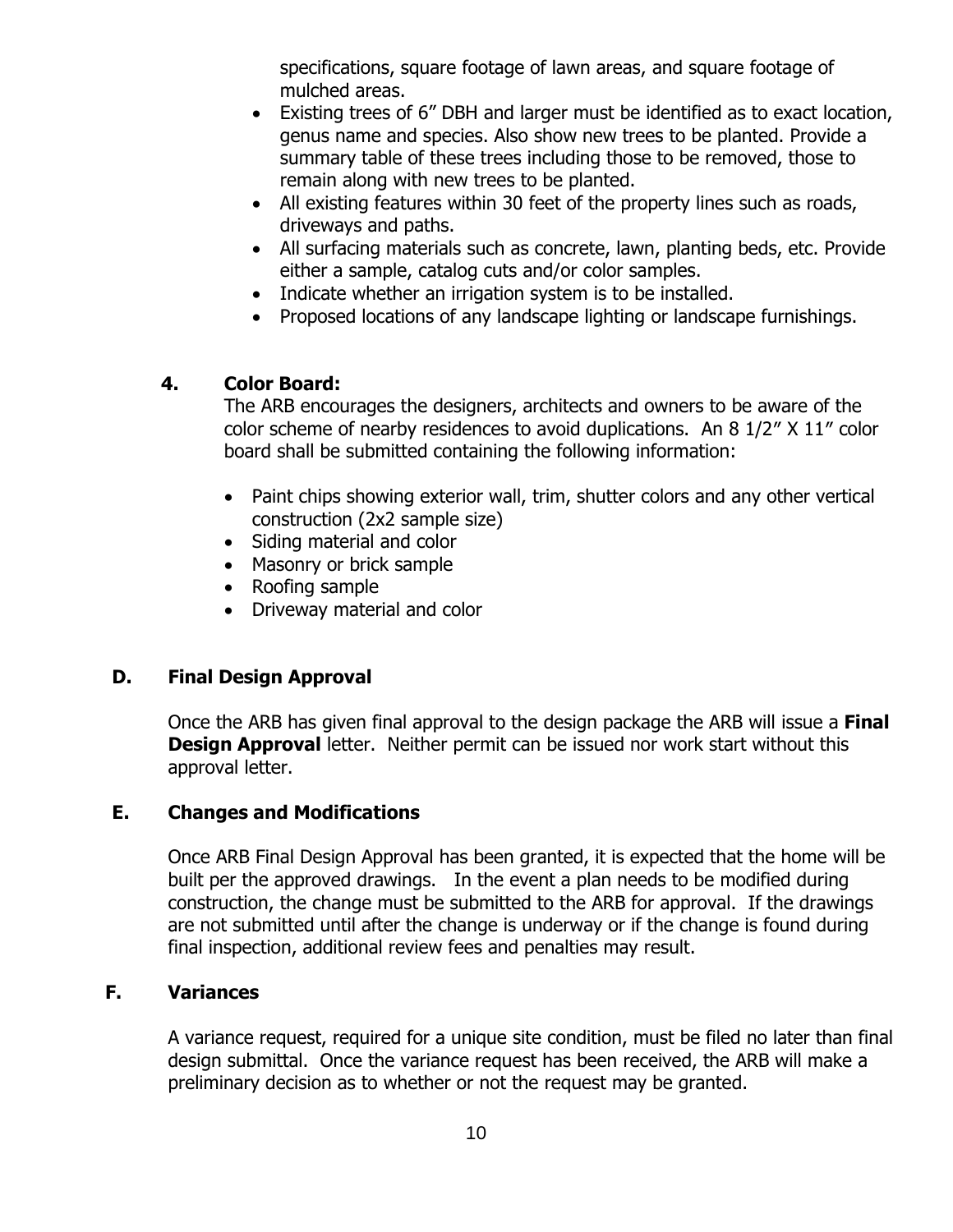#### **III. DESIGN GUIDELINES**

#### **A. Setback Requirements:**

Setback is defined as the minimum distance from a property line that any structure may be placed. Compliance with setback requirements will be determined by measurement of the distance from property lines to the closest portion of the proposed construction. Setback variances will be considered by the ARB on a case-by-case basis.

#### **B. Waterfront Setback Requirements:**

No structure or building may be erected by anyone other than POA within one hundred fifty (150') feet of the OCRM Critical Line. Within the one hundred fifty (150') foot set back, there is a fifty (50') foot buffer within which improvements may be made subject to the Beaufort County River Overlay District Ordinance and with specific approval of the ARB.

#### **C. Easements:**

There is also a fifty-foot (50') utility easement inside all front property lines and side property lines if adjacent to the road right-of-way in Phases I and II. In Phase III (Millers' Pond) there is a fifteen-foot (15') utility easement inside all front, rear, and side property lines if adjacent to the road right-of-way. Other easements for storm sewers, etc may be shown on the plat drawings.

These easement areas are an important aesthetic and functional feature of Rose Dhu Creek. Any proposed improvements in the easement will require specific approval by the ARB.

#### **D. Site and Positioning of New Construction:**

- 1. Homes do not have to be placed square with the street or setback lines.
- 2. Two (2) or more Lots can be combined into one (1) larger Lot if approved by the ARB Board. No Owner can subdivide a Lot to create two (2) or more resulting Lots.
- 3. In general, homes should be designed and positioned on the lot to minimize the removal of all hardwoods and other large trees. No trees, bushes, or underbush of any kind having a diameter of six (6) inches or more and four (4) feet above the ground level may be removed without the written approval of the ARB.
- 4. To aid the Architect/Owner and the ARB in the positioning of the new home, the plot plan for the proposed home should include the location and first floor elevation of the adjacent homes.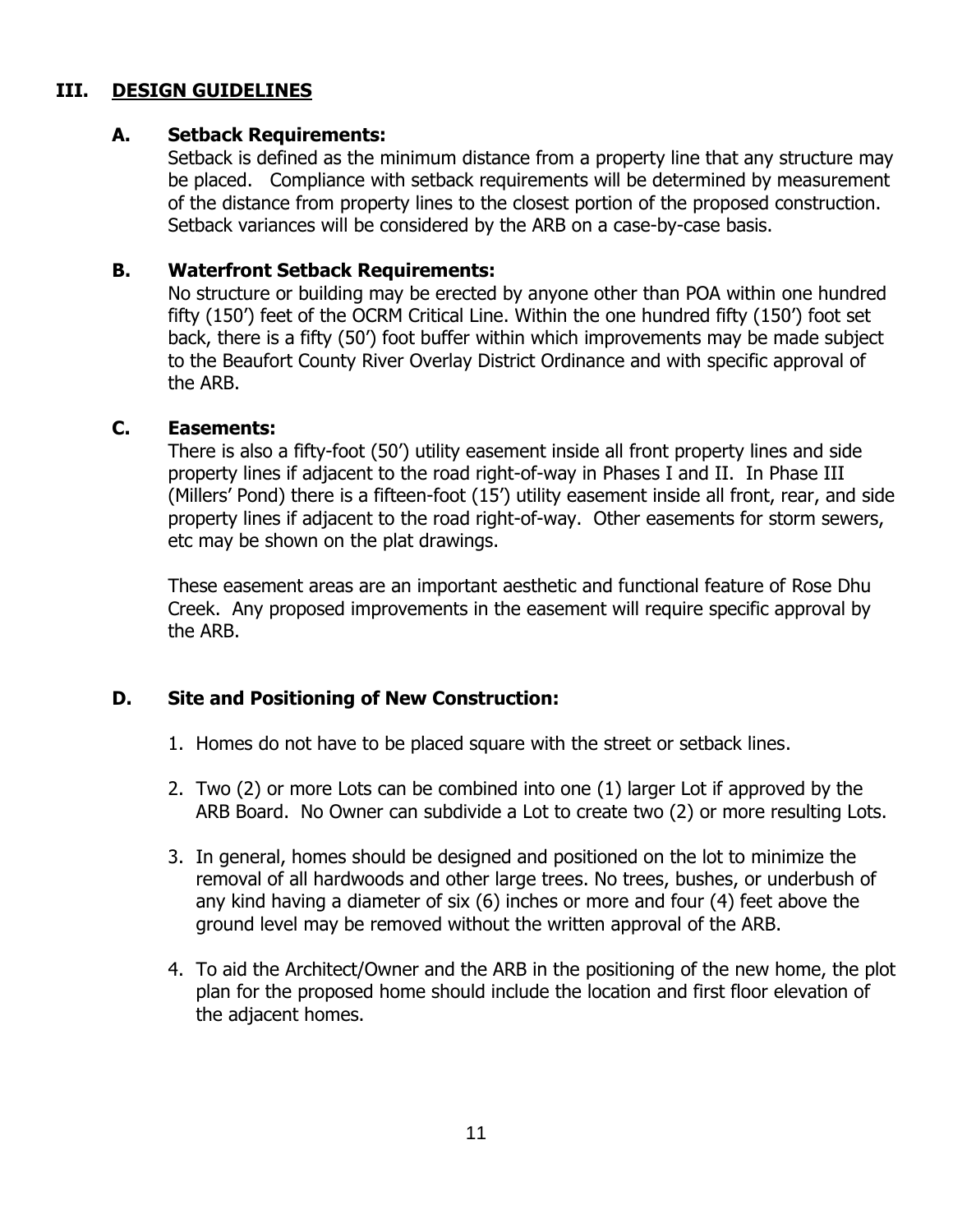#### **E. Garages, Driveways and Guest Parking:**

- 1. Any attached or connecting buildings on a lot such as garages, etc., must be compatible in style, material and color with the main house.
- 2. Two-car garages at a minimum are required. Porte-cocheres are allowed but do not replace garages. Planting beds or plants in masonry pots should separate garage doors wherever practicable.
- 3. Garages must have finished interior walls.
- 4. Boats, trailers, recreational vehicles, and similar vehicles should be stored in an enclosed garage or screened area and not be exposed to view.
- 5. Driveways should be concrete, approved pavers, plantation mix or a combination thereof. It is recommended that pervious material be used for driveways and walkways near specimen trees and desirable natural vegetation. It is required in the front of the lot, easement in Phase I and II.
- 6. One driveway access to the street is recommended. Double driveway entries are permitted subject to ARB approval. Circular driveways must have an adequate turning radius and be appropriately landscaped.
- 7. Two off-street guest-parking spaces must be provided on an approved surface. These spaces must not impede egress into or out of the garage. They must not be located closer than five feet from the property line. Off-street guest parking spaces and driveways within five feet (5') of property lines must be screened from adjacent properties and the road with landscape material.
- 8. No building elements, other than mailboxes, can be located in the utility easement between the curb and the property line except as approved by ARB. All entry elements must be shown on the architectural and landscape drawings and must be located inside the property line. It is strongly recommended that any entry element of a structural nature not be constructed in the utility easement. If the property owner places any structural element in this easement, it will be at risk if underground utility work takes place. If entry elements have landscaping or lighting, these details must be shown on the appropriate drawings.

#### **F. Decks, Terraces, Patios and Porches:**

Decks, terraces, patios, and screened porches should be designed as an integral part of the architecture of the main structure using compatible materials in both color and texture. If aluminum trim is used, it must be dark screen colored and only used around the perimeter of the screened opening.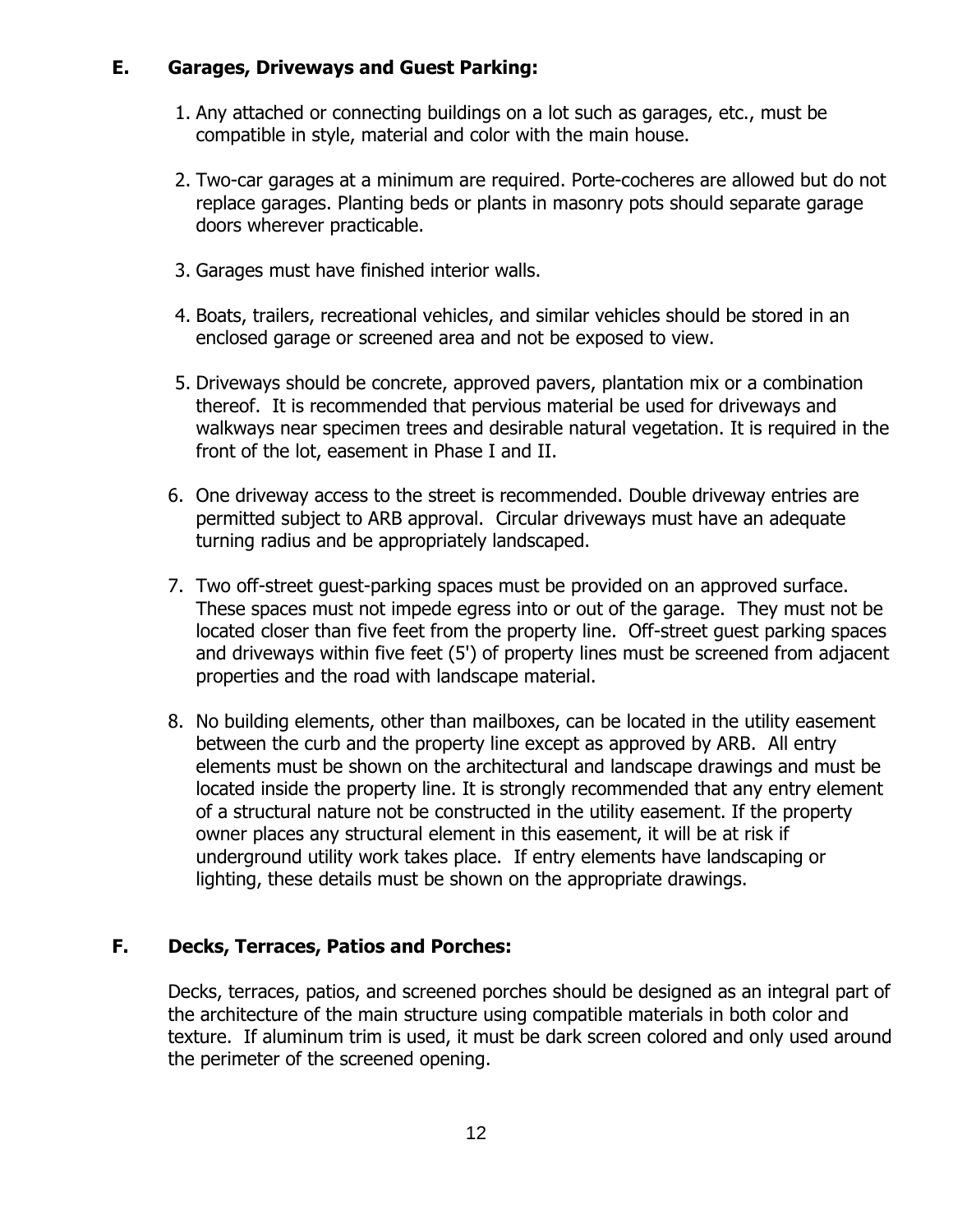#### **G. Screened Enclosures:**

Screened enclosures are allowed in Rose Dhu Creek Plantation. All screened enclosures should be constructed in a manner that is architecturally pleasing and complementary to the house. Gabled screened roofing is preferred to flat screened roofing. No exterior aluminum tubing (facing out) should exceed 3 inches in width. The depth of aluminum tubing is dependent on the size of the screened enclosure.

#### **H. Exterior Lighting:**

Exterior and security lighting must be installed so that neighboring properties and street traffic are unaffected by the glare.

- 1. The design and location of all exterior and landscape lighting shall be indicated on the site plan and the landscape plan. The property owner is advised that all elements including lampposts that are installed in the utility easement are installed at the property owner's risk.
- 2. Driveway and walkway lighting must be of the type that is located close to the ground with no more than 180 degree light spread. Cut sheets must be submitted for approval with the landscape plan for all exterior lighting.
- 3. Landscape lighting should also be subdued. If up-lighting is used, care should be taken to avoid creating a halo or glow in the night sky. Down-lighting should be focused on specific landscape vegetation should be subtle, subdued, hidden from view, and not used for general illumination purposes.
- 4. COLORED LIGHTING IS NOT ALLOWED for landscape lighting. Temporary holiday lighting is excluded.

#### **I. Propane Tanks:**

- 1. Propane tanks, 60 gallon or more, must be buried underground and located no closer than 5 feet to the property line.
- 2. Propane tanks, of less than 60 gallon, including 100 lb. Exchange units, may be installed above ground but must be hidden from view by enclosures or year round screening shrubs.
- 3. All propane tank installations must comply with the current NFPA documents administered by the State Fire Marshall.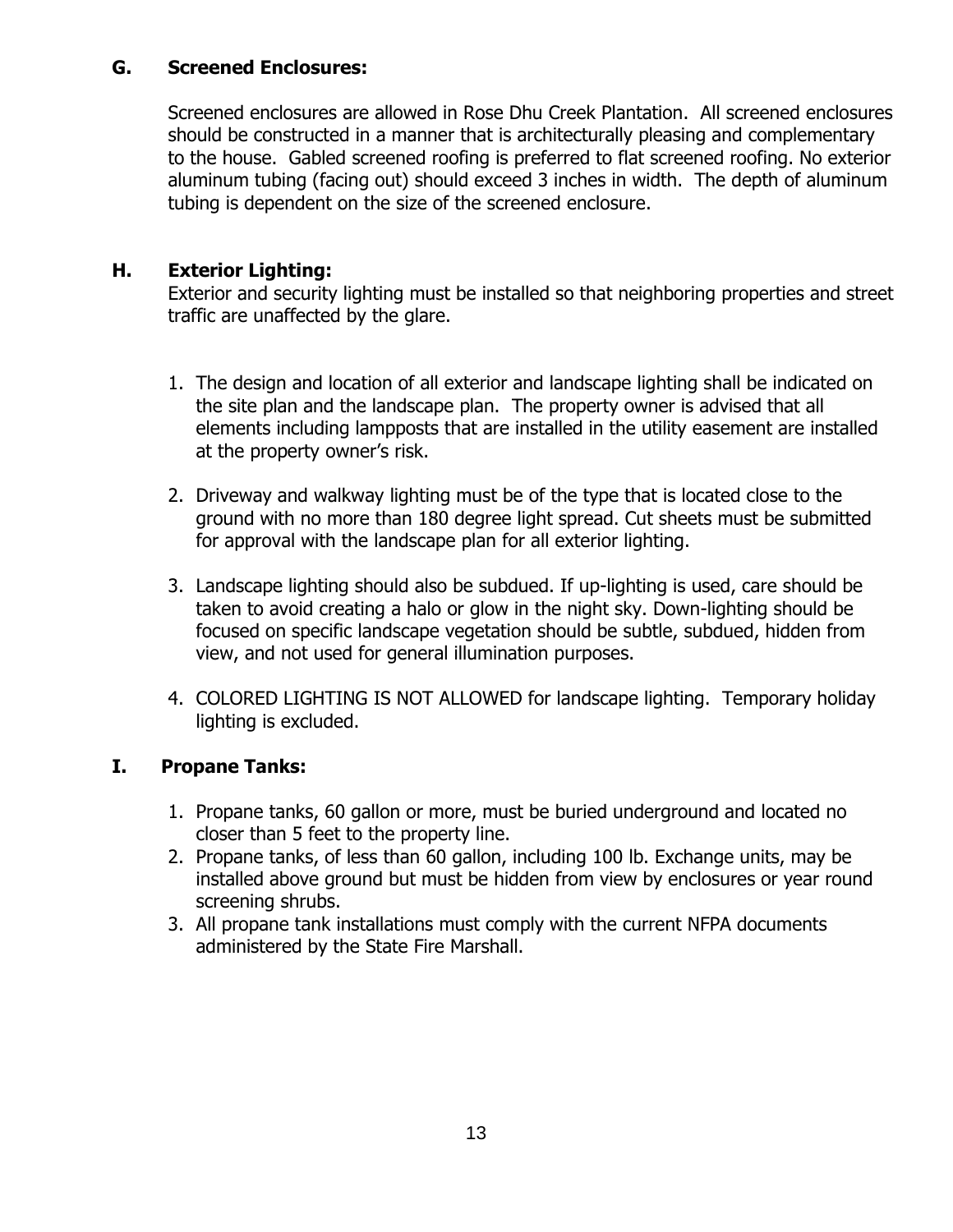#### **J. Service Yards:**

All residences are required to have an attached service yard. All utilities, including electrical service, garbage containers, HVAC compressors, water softeners, pool equipment, well equipment, etc. shall be located in a service yard.

- 1. All service yards shall be designed to have minimum impact on neighboring residences and be located within the setback lines. Exceptions may be considered for non-standard lots.
- 2. The service yards should be located in the side or rear yards.
- 3. The primary service yard enclosing equipment shall be screened from view by a wall or fence with a minimum height of six feet (6') fee, variances must be approved by the ARB. All service yard equipment must be completely screened from view at the top and at the slab portion or bottom. The maximum distance between the bottom of the screening enclosure and the slab is three inches (3"). The door of the service yard is to be full height.
- 4. The service yard will have colors compatible with the house.
- 5. All service yards will have concrete slabs or pavers.

#### **K. Minimum Square Footage:**

No plans will be approved unless the proposed improvements will have the minimum required square footage of enclosed dwelling area as determined by ARB. The term "enclosed dwelling area" is the total enclosed heated and cooled area within a dwelling excluding garages, terraces, decks, open porches, screen porches, shedtype porches or the like. However, if enclosed porches are heated and cooled and have a roof line that forms an integral part of the roof line of the main dwelling, they can be included in the term "enclosed dwelling area." Guest quarters which are either attached or detached from the main dwelling are included in the term "enclosed dwelling area" as well.

#### **L. Materials:**

- 1. Exterior walls should be of brick, wood, stucco, stone, fiber-cement siding, etc. Siding materials must be approved by the ARB. No vinyl siding will be allowed.
- 2. Various styles of windows may be desired to accent the architectural style of the house. Low country and traditional style homes are encouraged to have permanent exterior grids (minimum 7/8'' wide) on all windows of rooms that do not face the rear of the house unless the architectural style demands otherwise. It is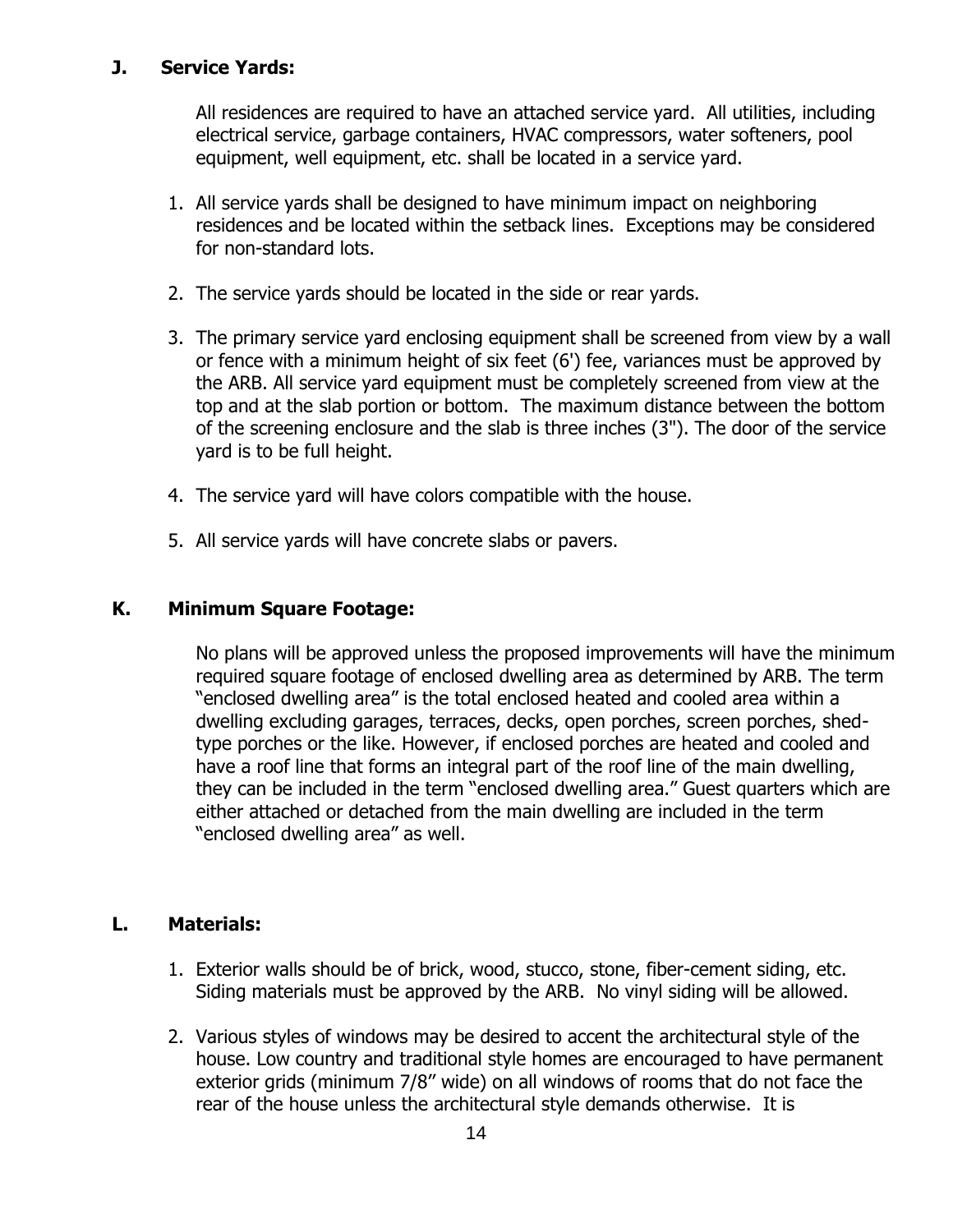recommended that the interior grids be permanent but if removable, the grids must be framed. It is also encouraged that all windows be of a style compatible with the rest of the house.

3. All exterior wood trim or wood siding including stairs will be painted or stained. All exterior colors must be approved by the ARB.

#### **M. Building Elevation and Height:**

- 1. Single-family residences must conform to federal flood zone regulations for minimum finished floor elevation established by Federal Emergency Management Agency (FEMA). The ARB requires that the proposed finish floor be at least the level of the 100 year flood, but not be excessively higher than the required elevations.
- 2. The exterior walls shall be a minimum of 10' from finished grade at the exterior of the structure, to the top of the plate at the exterior wall. The height of the front foundation wall of the home (garage not included), as measured from finished grade at the exterior of the structure, to the finished floor elevation will be between a minimum of twenty-four (24 inches) and a maximum of 60″ (60 inches). Allowances will be made for homes located in the flood plain.
- 3. The maximum height of a residence as measured from finished first floor to the top of the tallest roof ridge beam is 35 feet. No house should exceed forty feet of height from the finished grade. No structure shall be constructed on any lot which has a height exceeding three (3) stories above the minimum height established by applicable flood zone regulations of the United States. A parking level or deck underneath a building built on lot or above the minimum height established by applicable flood zone regulations may not, in the discretion of the ARB, be considered a story.

#### **N. Roofs:**

- 1. Architectural roofing materials must be approved by the ARB. If fiberglass shingles are used, colors and configurations that do not call attention to the roof should be chosen. If fiberglass shingles are used a minimum of 300 # and/or 30 year warranty is recommended.
- 2. Exaggerated roof slopes (both high and low) should be avoided.
- 3. Roof vents, plumbing vents and other penetrations will be painted to blend with the roof. All roof penetrations will be on the rear side of the roof ridge.
- 4. Low profile roof ventilators will be used.
- 5. Skylights should not be visible on the street side elevation.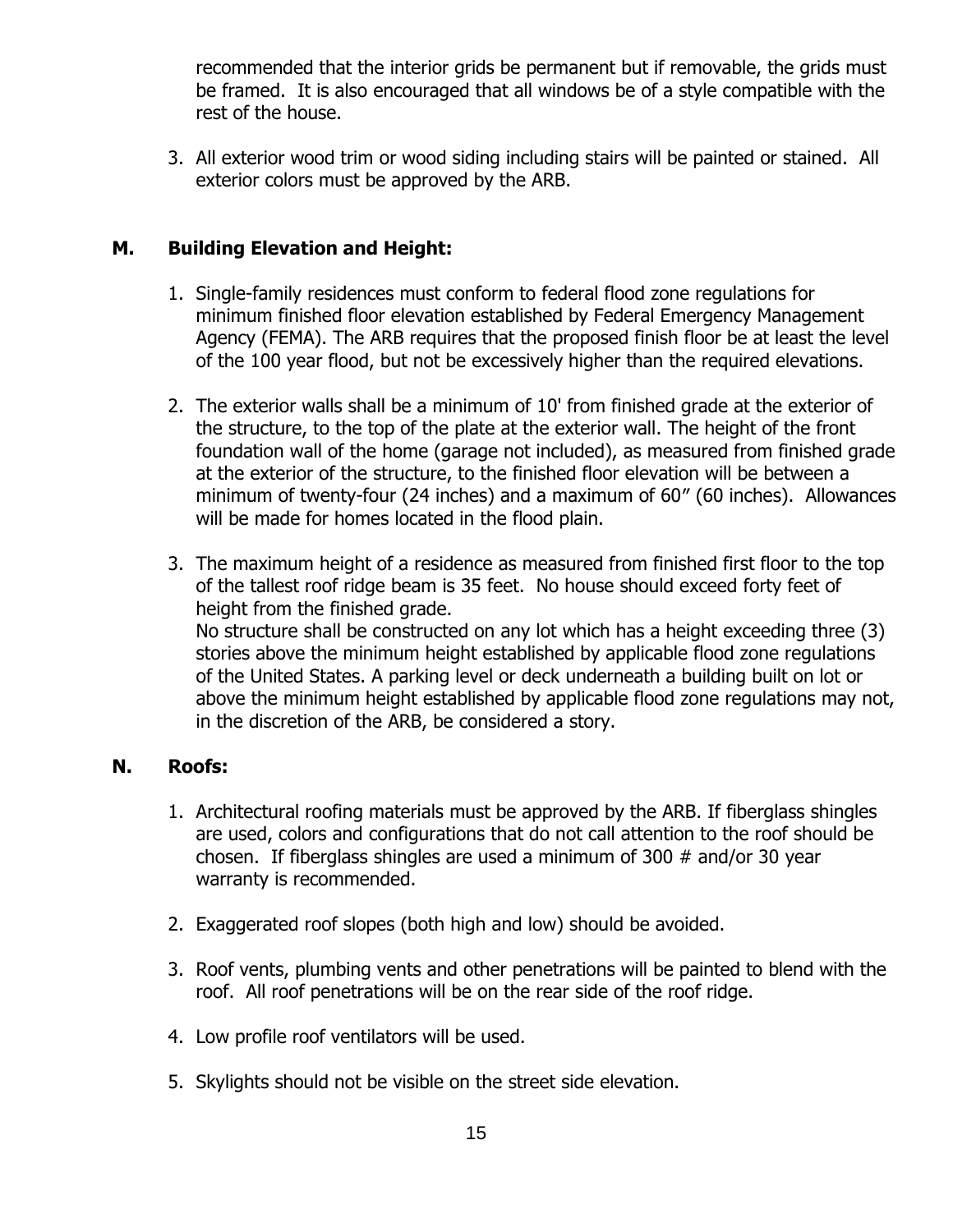6. Chimney exteriors shall be of masonry or stucco construction. Direct vent fireplaces through the roof are not allowed unless they are vented through a full chimney. Prefabricated chimney flue caps shall be screened with a metal or other noncombustible material shroud for safety and ornamentation.

#### **O. Antennas, Satellite Disks and Accessory Structures:**

- 1. Satellite dishes, which do not exceed 2' in diameter or 2' in height, may be erected and maintained on the property with ARB approval. It is recommended that satellite dishes be mounted within the service yard. If satellite dishes have to be mounted on the roof they must be mounted on the rear of the roof. The location must be approved by ARB.
- 2. Other than O-1. above, no television antenna, radio receiver, transmitter, or other similar device shall be attached or installed on the exterior portion of the property within Rose Dhu Creek Plantation.
- 3. No exterior speaker, horn, whistle, bell, or other sound device, which is unreasonably loud or annoying, except home security devices used exclusively for security purposes, shall be located, used, or placed upon lands within Rose Dhu Creek Plantation.

#### **P. Wells:**

- 1. Closed loop water source heat pump systems are allowed in Rose Dhu Creek provided the holes bored for the loop shall be drilled by a South Carolina licensed well driller in accordance with South Carolina regulations and approval by ARB.
- 2. No private water wells for the purpose of domestic consumption will be drilled or maintained on any residential lot.
- 3. Wells for irrigation purposes may be installed on an owner's property (limited to the backyard) subject to the approval of the ARB. All wells constructed on an owner's property must comply with all State regulation and be constructed within the applicable rear setbacks.

#### **Q. Grading and Drainage:**

- 1. Grading and drainage shall be designed to ensure no storm water or roof water runoff is directed toward adjacent home sites or directly into marsh areas. Runoff should be directed into swales or dry wells to prevent runoff onto any adjacent properties.
- 2. In general, the areas of the lot that may be filled are limited to the area immediately under and around the house and adjacent driveway. This fill area should start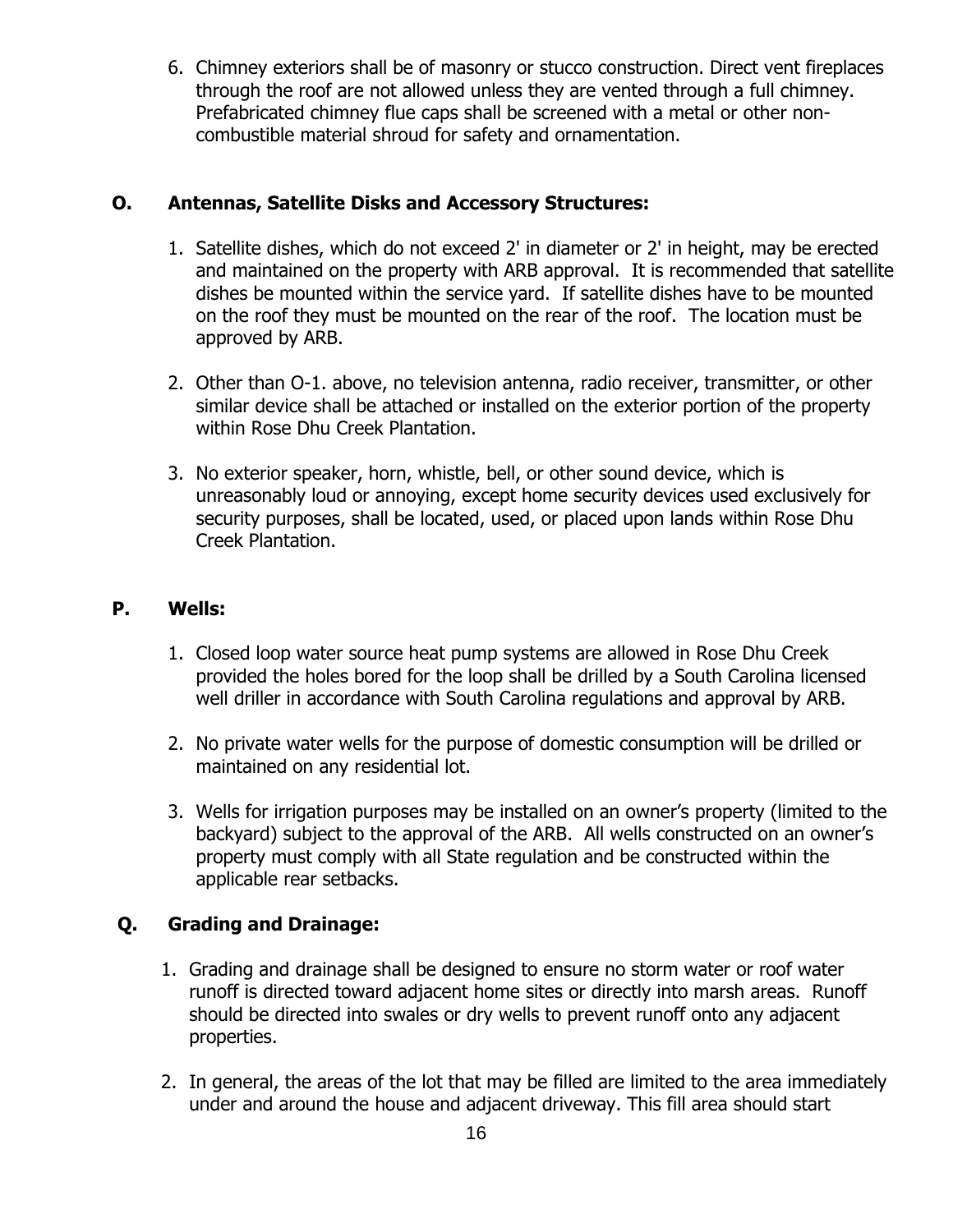transitioning down to existing grade as soon as possible once beyond the building line. It should be anticipated that natural low-lying areas will be preserved where possible and that these low areas may retain water for several days following heavy rainfall.

3. Cuts and fills should be designed to complement the natural topography. Grading should produce graceful contours, not sharp angles, and provide smooth transitions at the head and toe of the slope. No grading (cut or fill) should occur under the drip lines of large significant trees.

#### **R. Pools:**

- 1. Pool equipment shall be placed inside a service yard or appropriately screened.
- 2. The top of the pool or pool deck may not be over 2' above existing grade unless integrated into a terraced landscaping plan approved by the ARB.
- 3. Backwash is not permitted to be discharged into the sanitary sewer system, storm water sewer system, and must be contained on the lot.
- 4. Significant landscaping will be required around pools and pool decks to screen adjacent properties.
- 5. Pool fences are allowed but shall be no higher than 36" above grade. The pool fence should be approved by ARB and constructed from a substantial material such as heavy gauge anodized aluminum, painted wrought iron or wood.
- 6. All pool fences should be installed in the immediate area of the pool in conformance with the normal setback requirements. No pool fence can be installed closer than three feet (3') of the property line.
- 7. All pool fences will be evaluated on a case-by-case basis.
- 8. Pools cannot be built within utility easements. Subject to ARB approval, pools may encroach to a maximum distance of one half the setback.
- 9. The Owner is solely responsible for complying with any South Carolina DHEC rules and regulations applicable to residential pools.

#### **S. Landscaping:**

The ARB reserves the right to employ an arborist to develop preservation guidelines, the cost of which will be borne by the owner. Such guidelines may include porous pavers in landscapes over root zones, subterranean irrigation and/or aeration, ongoing maintenance plans, etc. Parking, dumpsters, material storage or other construction activities are not permitted within the drip line of specimen trees.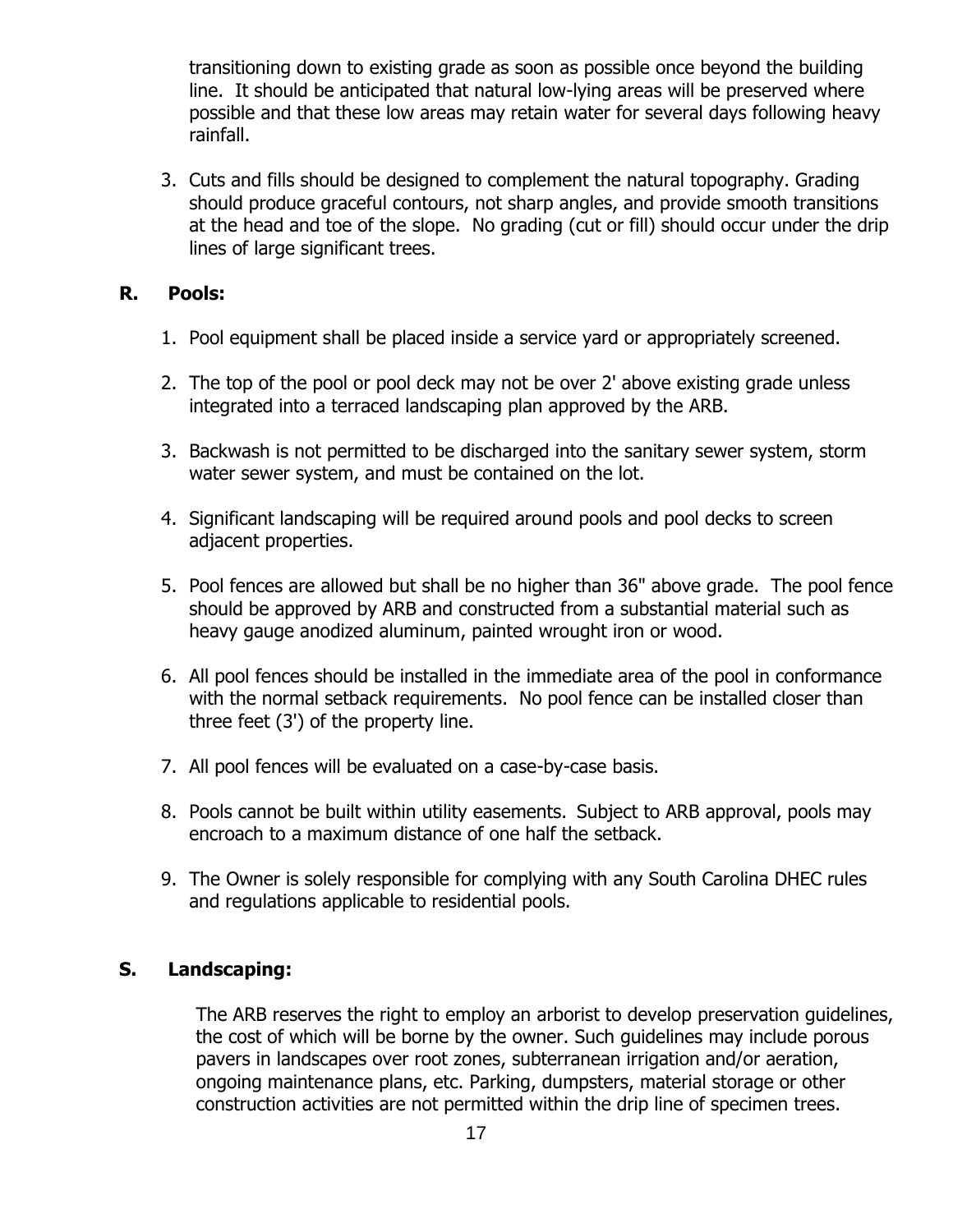The ARB recommends the property owner select a landscape professional familiar with the soil and growing conditions of the area. The landscape architect should advise the homeowner of the type of soil and the effect on the landscape plan.

- 1. Landscape plans must be submitted at the time of framing. Landscape plans must be approved before landscaping starts. Landscaping must be completed within ninety (90) days of issuance of a Certificate of Occupancy unless winter weather conditions necessitate additional time the completion of the landscape, as determined by the sole discretion of ARB.
- 2. Planting design:
	- a. Proposed foundation plantings must create levels of vegetation to soften the structure and integrate the building improvements into the site. Included in this requirement are:
		- Continuous foundation plantings along all sides of the house which soften exposed turf areas while enhancing architectural elements of the structure.
		- The section of shrubs which will mature to the proper heights and mass without requiring excessive pruning. The majority of these should be a minimum of 7-gallon, 30"-36" height, hearty evergreens with minimum 3 gallon, 12"-15" evergreens under ground level windows.
		- Layering of shrubs, dwarf shrubs, ground covers and perennials along the front and rear elevations of the house.
		- Vertical element plantings will be required on all sides of the most houses to soften the exposure of the structure from neighboring properties. In some cases, existing preserved trees may satisfy this requirement.
	- b. Plant selections for the composition of the basic landscape design should take into consideration potential severe freezes that may occur in Bluffton. Selection of exotic plant species susceptible to any of the typical climate extremes experienced here should be kept to a minimum.
	- c. Rose Dhu Creek has a deer population that will tend to feed on certain plantings and therefore those plants susceptible to deer damage shall not be used as primary components of the landscape design.
	- d. Plant sections and arrangements should take into consideration species compatibility with both exposure and moisture requirements.
	- e. Leaving "natural" areas may be appropriate and acceptable in some cases, but owners are cautioned that these areas must be maintained (cleaned, pruned, weeds/vines removed) and not left to grow wild. Natural does not mean unkempt.
	- f. Lawn areas shall be integrated into the landscape areas to provide aesthetic appeal to the overall site. A landscaping plan that uses rock or crushed rock as a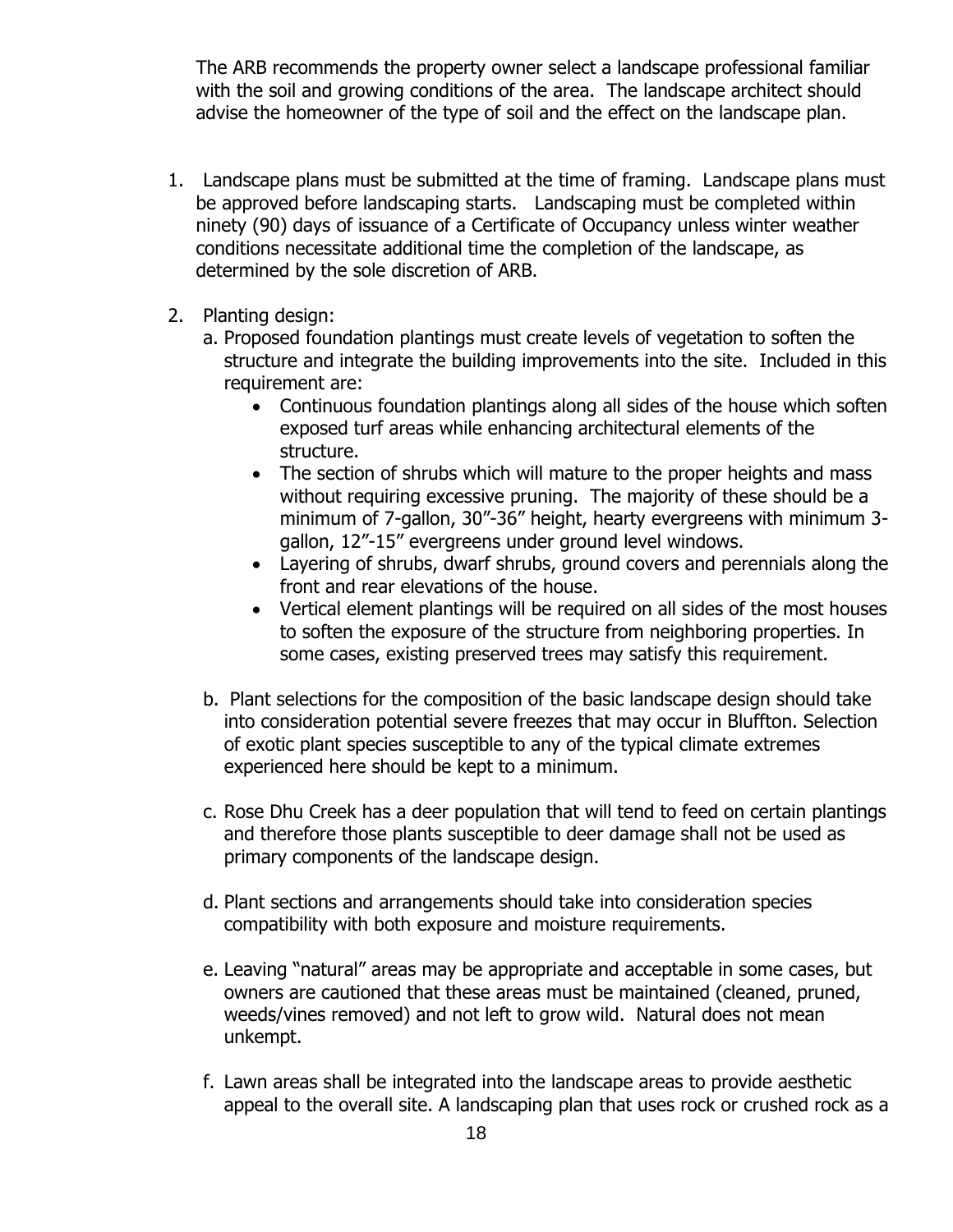predominant element will not be accepted. Climate tolerant sod, such as centipede, zoysia or St. Augustine shall be used. Areas directly adjacent to the street and/or street curb that do not contain planting beds shall be fully sodded to the side property lines.

- g. At driveway entrances, for reasons of safety, no planting that obstruct sight lines shall be permitted.
- h. Landscaping at the rear corners of a lot shall not impede the view corridor of the neighbors.
- 3. The ARB Administrator will schedule an inspection of the site. Should the inspection reveal that the size, amount and condition of the trees are such that their removal would significantly alter the tree canopy (such as the removal of pine trees or oaks), mitigation will be required. If there is any question as to the health of any tree planned for removal, an arborist will be employed, the cost of whom shall be borne by the owner.

All the trees shown to be preserved on the approved site plan and landscape plan and that are later removed shall require mitigation.

- a. Removal of any over-story tree between 6" and 18" DBH may need to be replaced with a minimum one (1), 2" caliper over-story tree. Removal of any over-story tree greater than 18" DBS may need to be replaced with a minimum of two (2), 2" caliper over-story trees. Acceptable over-story trees are: Bald Cypress, Poplar, White Oak, Elm, Red Maple, Willow Oak, Hickory, Red Oak, Live Oak, and Sycamore.
- b. Removal of under-story trees greater than 3" DBS may need to be replaced with under-story trees greater than 6 feet in height. Acceptable under-story trees include: American Holly, Magnolia, Cedar, Wax Myrtle, Dahoon Holly, Yaupon Holly, Gordonia.
- c. Removal of pine trees greater than 18" DBH shall be replaced with three (3), minimum 1" caliper pines or other approved conifers.
- d. There shall be a minimum of 2, 30-gallon shade trees planted as part of the approved landscape plan for each developing lot. However, heavily treed lots that require significant tree removal or sparsely treed lots will need to have significantly more trees planted than this minimum.
- e. Drainage of the property shall be designed to avoid disturbance to existing trees.
- 4. Use of mature/well established plant material (existing and/or new) is strongly encouraged. The use of native materials, including deer resistant, drought resistant, winter hardy plant varieties, is encouraged. Winter hardy/evergreen plants are to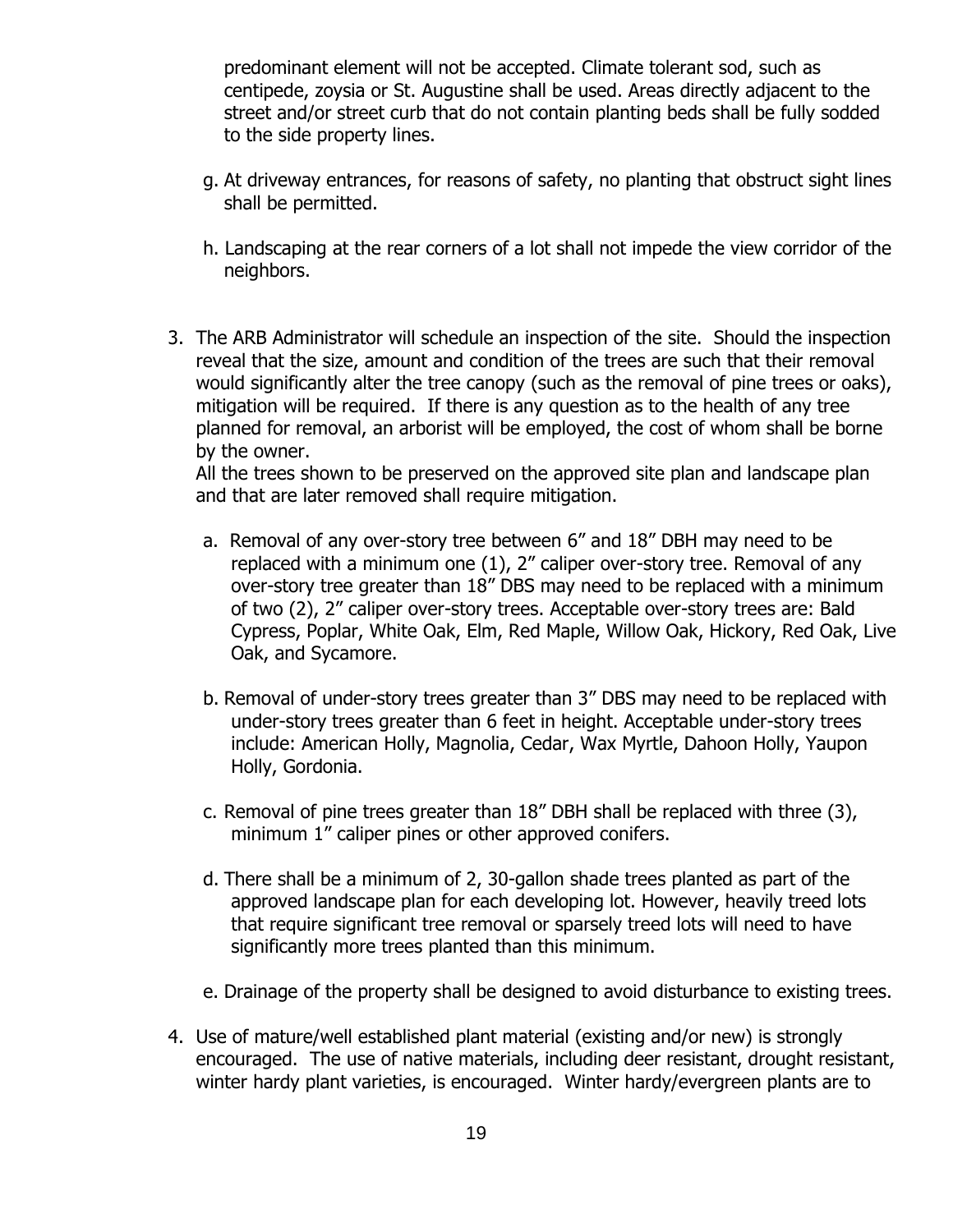be used for foundation and screening/buffering purposes. A list of suggested planting material is included below:

#### TREES:

American Holly Atlas Cedar Bald Cypress Chaste Tree Chinaberry Common Hackberry Crab Apple Crepe Myrtle Golden Raintree Honey Locust Japanese Zelkova Little Leaf Linden Laurel Oak Live Oak

#### SHRUBS:

Adams Needle Purple American Bittersweet Anise Banana Shrub **Beautyberry** Beauty Bush **Blueberry Buckthorn** Bush Cinquefoil Butterfly Bush Carolina Rose Chinese Fringe Cherokee Common Witch Hazel Dwarf Yaupon Holly European Fan Palm Firethorn Inkberry American Holly Japanese Anise Japanese Barberry Japanese Quince Japanese Rose **Juniper** Leatherleaf Mahonia Mentor Barberry

#### VINES:

Carolina Jessamine **Carolina Jessamine** Chinese Wisteria Confederate Jasmine Cross Vine Honeysuckle

Locust Loquat Maple Mimosa Silk Tree Mountain Ash **Mulberry** Oak Palmetto Palm Pinao Palm Poplar Sabal Palm Service Berry Smoke tree Vitex

Nadina Needle Palm Oleander Pincapole Guava Podocarpus Pomegranate Privet Rugosa Russian Olive Sago Palm Sand Cherry Showy Jasemine Shrub Althea Spirea So. Cherry Laurel Sweet/Tea Olive Tamarix Thorny Elegnus Viburnum Wax Myrtle Windmill Palm Winter Jasmine Yaupon Holl

Lady Banks Rose Silver Lace Vine Sweet Autumn Clematis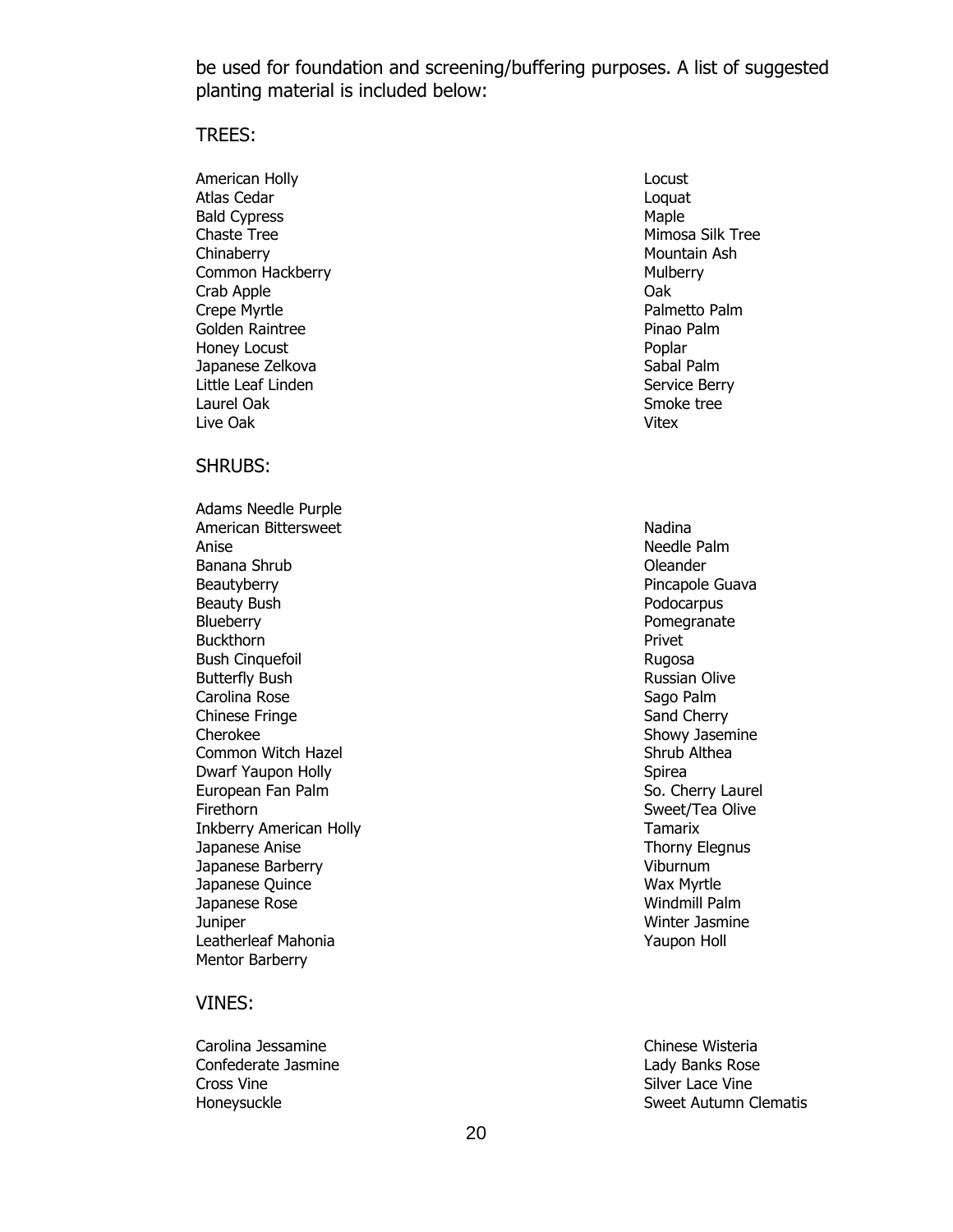PLANTS: Canna, Echinacea, Iris, Lavernia, Rosemary, Rudbeckia, Scotch Broom, Society Garlic, Yarrow

GROUND COVER: Eounymus, Proesia, St. Johns Wort, Vetch

- 5. All improvements, including landscaping, in street rights-of-way must be approved by the ARB. Property owners are responsible for landscaping and maintenance of landscaping from property lines to the roadway. Every property owner is responsible for preventing the development of any unclean, unsightly or unkempt conditions of buildings or yards, which shall reduce the beauty of the neighborhood as a whole. All formal landscaped areas, bed and lawn areas must be maintained. In natural areas, weed growth must be controlled, trees pruned, vines removed and yard debris removed.
- 6. The cutting or trimming of any vegetation outside of an Owners' property line is strictly prohibited.
- 7. Walks, retaining wall, or other hardscape improvements will be identified by material and dimensions; including height above finished grade.
- 8. Sod areas and shrubs will be covered by an underground irrigation system. All irrigation systems should be designed with water preservation in mind. Zones for turf should be separated from shrubs. Rain sensor and backflow devices are required.
- 9. Any proposed changes in landscaping such as fences, fountains, lighting, game structures, pole supported feeders/bird houses, drives, walks, landscape structures and statuaries must be approved by the ARB.
- 10.Upon completion of all the landscape feature installations and plantings, the landscape contractor shall make final inspection of the work and provide a letter of certification to the ARB that all work was performed in accordance with the approved landscape plan. Any deviations or plant substitutions made shall be explained in full detail. The ARB shall also make a final inspection of the completed work. Owner deposit will not be returned until work has been completed satisfactorily.

#### **T. Landscape Accessory Structures and Ornaments:**

1. All landscape accessory structures such as birdhouses, statues, flagpoles, lampposts, as well as fountains and pools must be within the applicable setbacks and be approved by the ARB. Landscape name and number signs are prohibited.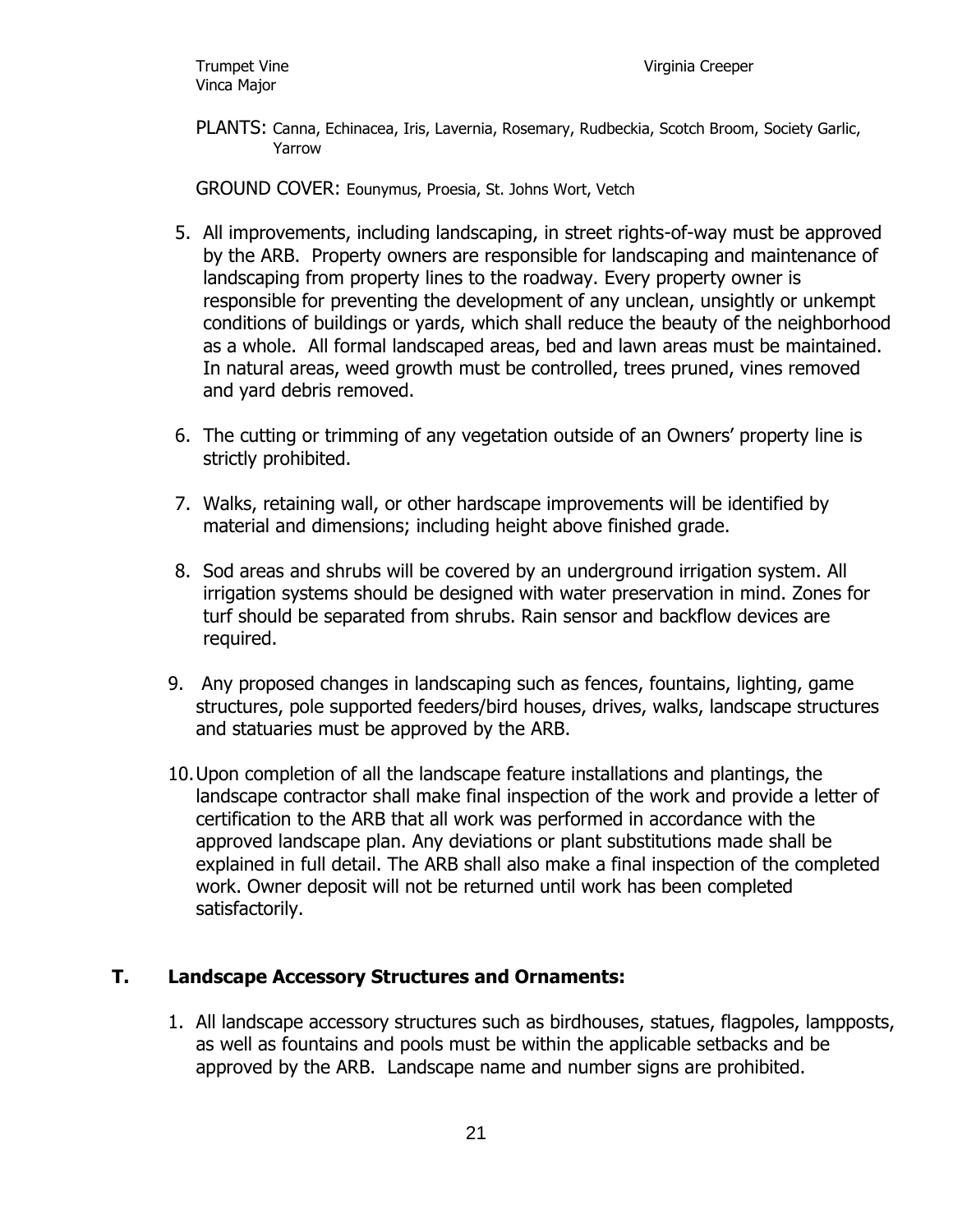- 2. All exterior play equipment, including basketball nets, shall be placed only with approval by the ARB.
- 3. No exposed clotheslines shall be permitted.

#### **U. Mailboxes and House Numbers:**

1. House numbers must be three inches (3″) in height and white in color. They will be part of the approved mailbox assembly, which must be purchased from a company identified by Rose Dhu Creek Plantation. The company currently designated by the Plantation is Graphics Corporation, 681-4710. "All occupancies shall display their correct physical address on the building. If the building is more than 50′ from the street or road, this number must also be posted near the walk, driveway, gatepost, fence or common entrance so as to be clearly visible from the road." (Mandate from the South Carolina State Legislation, Section 23-47-60).

#### **V. Fences:**

- 1. Walls and fences may be approved.
- 2. Fence plans must be drawn on a previously approved site plan and will include an elevation of one section of fence/screening. Maximum fence height is 5' above grade. The ARB has sole discretion on the use of fence materials and fence location.
- 3. Deer fences are not acceptable. The ARB encourages each Owner to consider that deer live on the property. When establishing a landscape plan Owners should choose plants and plant materials which are less attractive to deer.

#### **W. Exterior Storm and Hurricane Shutters:**

 All storm shutters will be reviewed by the ARB on a case by case basis. In no case will shutters be allowed to remain closed for more than two weeks.

#### **IV. CONSTRUCTION START UP AND SITE PREPARATION**

After **Final Design Approval** of the drawing package, the contractor shall stake out the lot in preparation for string line inspection. No trees are to be cut or clearing of any kind to proceed until after the string line inspection is approved. Trees to be cut shall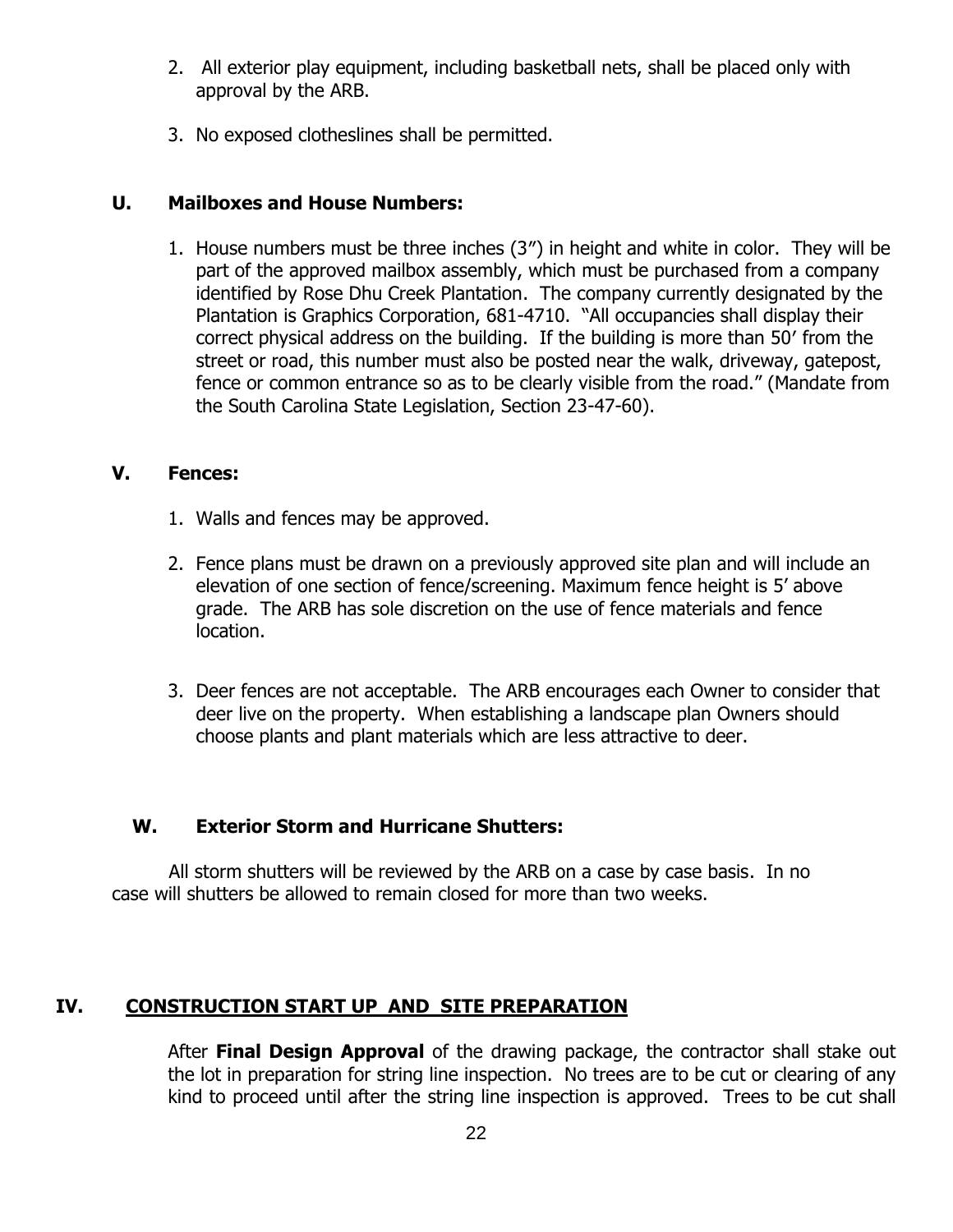be banded in red; trees to be protected shall be double banded in yellow. After string line approval an ARB Building Permit will be issued.

#### **A. Tree Protection:**

Tree protection shall be 4′ high and located around the drip line of the tree (approximately 1 foot in radius for every inch in tree diameter). Tree protection must be placed according to the Town of Bluffton Building Code.

#### **B. Silt Fence:**

Prior to starting construction, a silt fence will be installed on the lot and maintained throughout construction. Care must be taken to install the silt fence with the bottom curl under a dirt cover so that silt and debris do not run under the silt fence. See detail sheet in the attachments.

#### **C. Portable Chemical Toilet:**

Prior to starting construction a portable chemical toilet will be placed within the setback line, emptied on a regular basis (minimum of one time per week) and will be removed when construction is complete. The door of the toilet should not face the street. It should be facing toward the center or rear lot line of each lot unless otherwise approved by the ARB. Portable toilets may be grouped if a home builder has an adjacent home under construction.

#### **D. Dumpster:**

Prior to starting construction a metal dumpster will be in place and must be present on the lot during the entire construction process. The dumpster must be removed when construction is complete. **It will be the permit holder's responsibility to collect all trash and have a clean and orderly construction site at the conclusion of each day's activities.**

#### **E. Illegal Dumping:**

No dumping or burning of debris is permitted within Rose Dhu Creek Plantation.

#### **F. Utilities:**

The appropriate utility companies shall provide completely underground connections to water, sanitary sewer, electricity, telephone, and cable TV. The installation of all utilities to homes within Rose Dhu Creek will be installed meeting the specifications prescribed by the providing utility.

#### **G. Signs:**

No signs other than the approved homeowner, contractor, and architect signs are to be placed on a property during construction. The contractor signpost will contain the contractors sign, the architects sign (if desired) and will have the County Building Permits affixed to the signpost. There shall be only one contractor sign on the lot. This sign must be placed on the street side of the home site. This information is to remain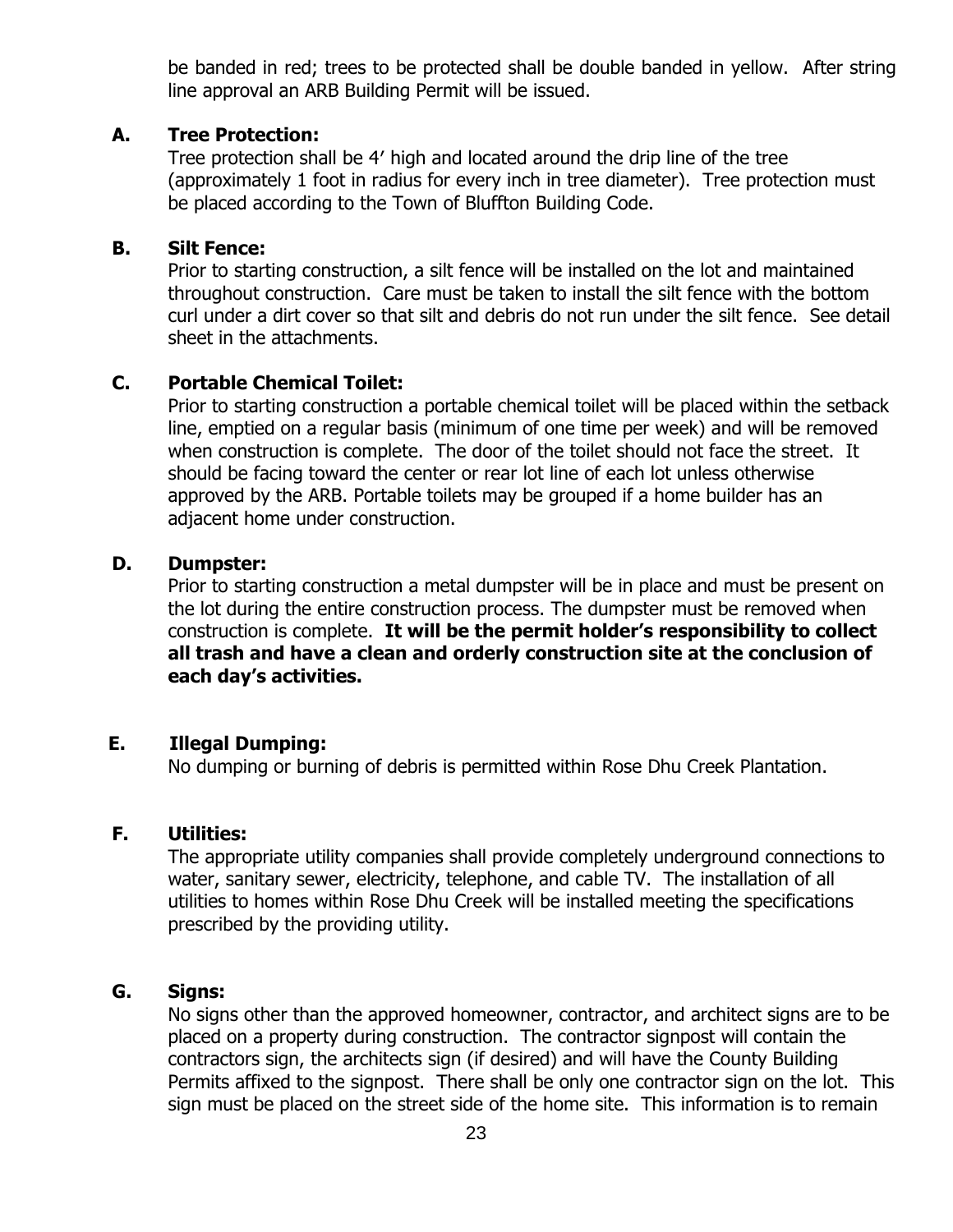posted throughout the building process and be removed when final approval is requested. There shall be no other subcontractor or supplier signs on the lot.

#### **V. CONSTRUCTION GUIDELINES**

#### **A. Contractor Licensing and Insurance:**

All General contractors will provide to the ARB office, a copy of:

- South Carolina Residential Builder or General Contractor license.
- **Town of Bluffton Business license.**
- General liability and workman's compensation insurance.
- Vehicle insurance.

#### **B. Access to Construction Sites:**

All Contractors and their work teams will use the Old Miller Road entrance gate into Rose Dhu Creek Plantation.

#### **C. Site Protection / Traffic Laws / Parking:**

- 1. All vehicles, trailers and building supplies shall be limited to the job site property. No privately owned undeveloped lots may be used for parking or storage of any construction related equipment without the written approval from the property owner.
- 2. The utmost caution must be used to avoid damage to the road right of way and the curbing. Any damage to curbs, bridle paths, sidewalks, roads, common properties, or property of other owners must be restored to the original condition by the completion of the project. The edge of the road pavement shall be protected from damage by construction vehicles. Placing heavy wood planks, or other effective material, to make the transition between the pavement and the road smooth, should be used. Deposits will not be returned until any/all damaged areas are satisfactorily restored.
- 3. Posted speed limits and safe driving practices will be strictly enforced. Under no circumstances shall construction vehicles interfere with the flow of traffic or cause hazardous conditions to people or horses.
- 4. Failure to comply with the above requirements during construction may result in fines being levied and / or other appropriate action.

#### **D. Utility Vehicles:**

Only one utility vehicle will be authorized to remain on a new construction site overnight. It must be fully enclosed, locked, have appropriate registration and be approved by the ARB prior to remaining on site. A locking device must be used to secure the axel so the vehicle cannot be moved. Responsibility for loss of equipment, theft or damage is the sole responsibility of the contractor. If additional utility vehicles are desired, you must acquire approval from the ARB.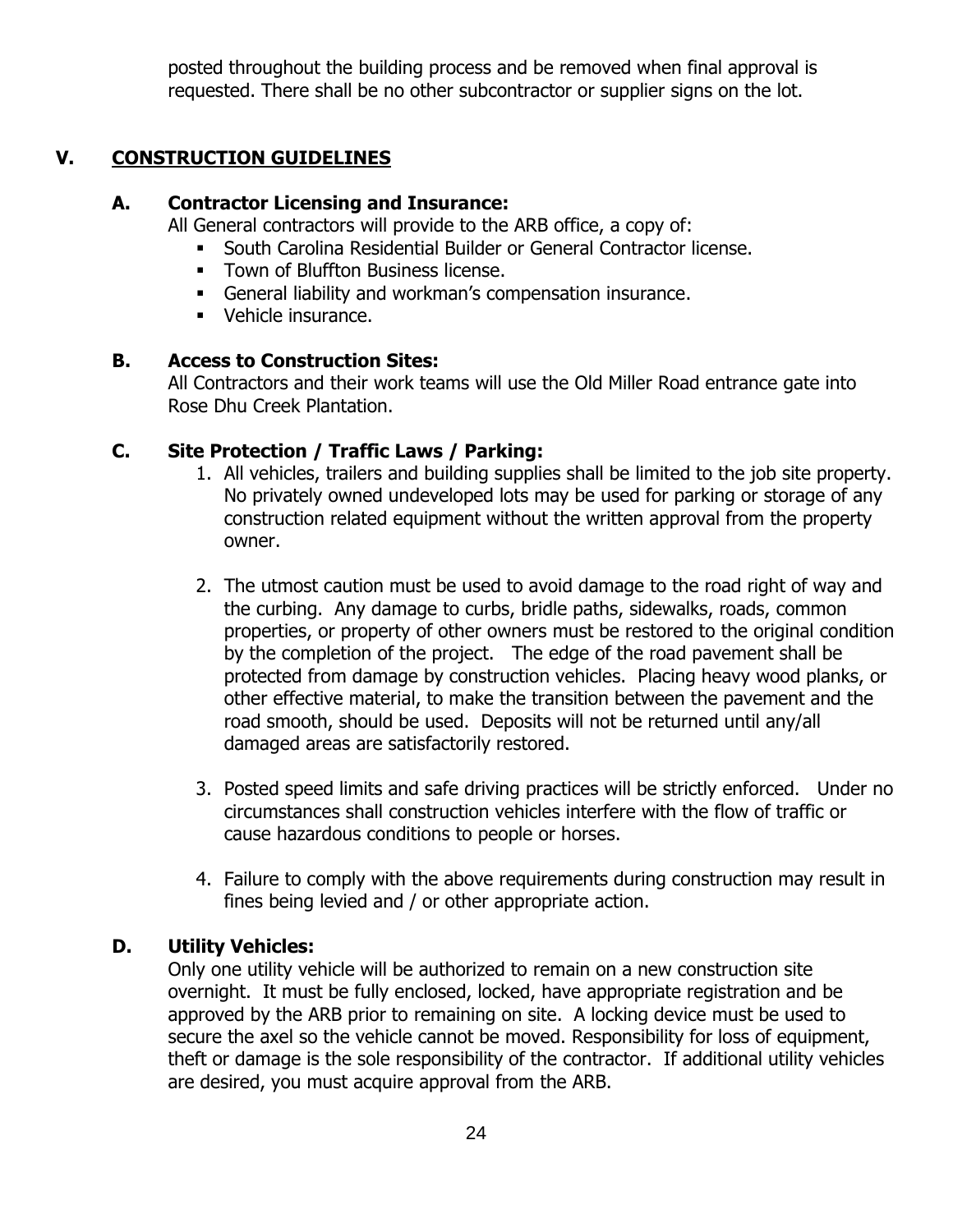#### **E. Construction Rules:**

The following rules and regulations are designated to enhance Rose Dhu Creek's overall appearance and to protect the aesthetics and the property values of all Owners. Contractors will be held responsible not only for the actions of their own employees, but also for the actions of their subcontractors' employees.

- 1. No work, including lot clearing, will begin until a Beaufort County Building Permit is issued and posted at the job site, and string-out is approved.
- 2. Construction work, both exterior and interior, must be limited to the hours of 7:30 AM to 6:00 PM, Monday through Saturday. (These hours may be amended from time to time by the ARB according to season and special occasions.) Workers and their vehicles should not arrive more than 15 minutes prior to opening and should depart the job site no later than 15 minutes after the posted close of business, without exception.
- 3. No work will be permitted on Sundays, Thanksgiving Day, Christmas Day, New Years Day, Memorial Day, Labor Day or Independence Day or any other day per ARB's discretion.
- 4. No water usage will be permitted until the appropriate tap fees are paid and meters are installed by the Beaufort-Jasper Water & Sewer Authority.
- 5. No construction trash burning will be permitted on the site.
- 6. The General Contractor is responsible for enforcing the following work rules for all construction workers and suppliers at the job site.
	- No workers will be allowed to enter or leave Rose Dhu Creek on foot.
	- No workers will be allowed to enter Rose Dhu Creek to seek employment at a job site.
	- Workers are not permitted to use any Rose Dhu Creek facilities. (This includes pool house and barn restrooms).
	- Workers are not permitted to fish in any lagoon or from any boat dock.
	- The possession and/or consumption of alcohol or drugs are strictly prohibited in Rose Dhu Creek Plantation.
	- Workers should refrain from using inappropriate language, honking horns and playing loud music.
	- Workers are prohibited from bringing firearms or other weapons into Rose Dhu Creek Plantation.
	- Workers are prohibited from bringing dogs, cats, or other pets into Rose Dhu Creek Plantation.
	- Workers are prohibited from bringing children to a job site.
	- Workers must obey all posted speed limits when driving on Rose Dhu Creek roads.
	- Workers must not throw litter from windows of vehicles and must prevent litter on job sites.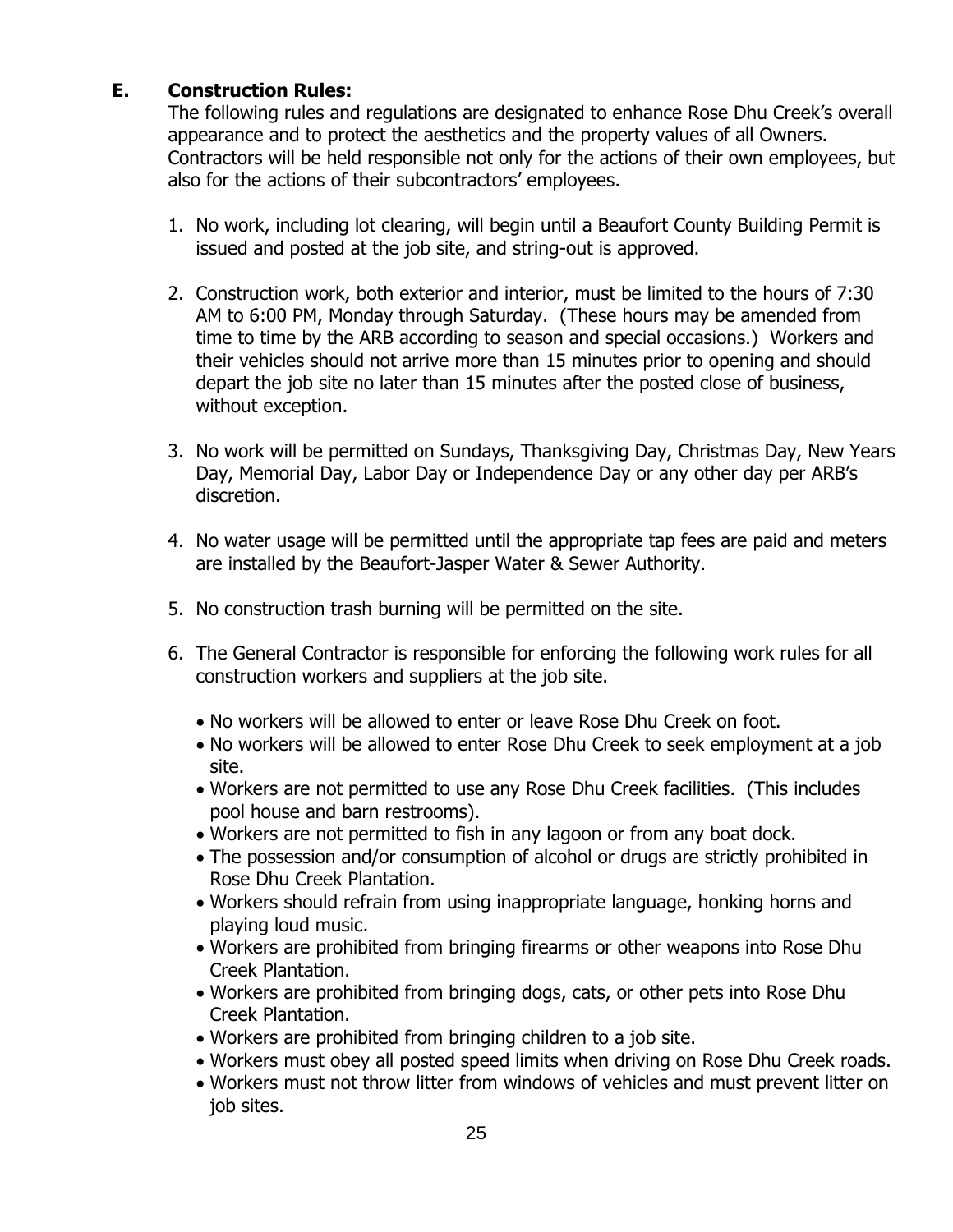Workers must wear shirts.

#### **Failure to comply with these rules may result in loss of deposits or other sanctions.**

- 7. Trash containers and Portable Toilets must be located and enclosed according to the ARB guidelines and with ARB approval.
- 8. Vacant and undeveloped adjacent properties may not be used for access, parking or storage of material and equipment without written permission of the Owner. A copy of the permission letter must be filed with the ARB Administrator. The Contractor/Owner will be responsible for repairing any damage done to adjacent property before their deposits will be returned.

#### **VI. ARB INSPECTIONS AND PERMITS**

#### **A. Stakeout Survey/Building Permit**

After **Final Design Approval** of drawings, the contractors will stakeout the building footprint, driveway, pools, decks, porches and service yards. The contractors will also stakeout the property line and wetlands. Trees to be removed will be banded with red tape. Trees that will have tree protection will be double banded with yellow tape. The contractor will advise the ARB when the stakeout is ready for inspection. The ARB will perform the inspection and, if approved, issue the contractor an ARB Building Permit. The ARB will also inspect the condition of the adjacent lots, sidewalks and curbs and document their condition for reference at final inspection.

#### **B. Building Construction:**

Following clearing, the lot is prepared for construction:

- a) Dumpsters and Port-a-Johns are set in place.
- b) Silt fence and tree protection installed.

#### **C. Form Board Survey:**

The contractor will provide a form board survey by a licensed South Carolina Surveyor to the ARB as soon as the foundation is formed. Concrete slab work cannot proceed until the form board survey is **approved** by the ARB.

#### **D. Foundation Survey:**

The contractor will provide a foundation survey and an elevation certificate by a licensed South Carolina Surveyor to the ARB as soon as the foundation is poured. Framing cannot proceed until the foundation survey is **approved** by the ARB.

#### **E. As-built Survey:**

As Built Survey: An as built survey that includes all vertical and horizontal construction (i.e. walks, driveways, pools, decks, etc.) will be required as part of the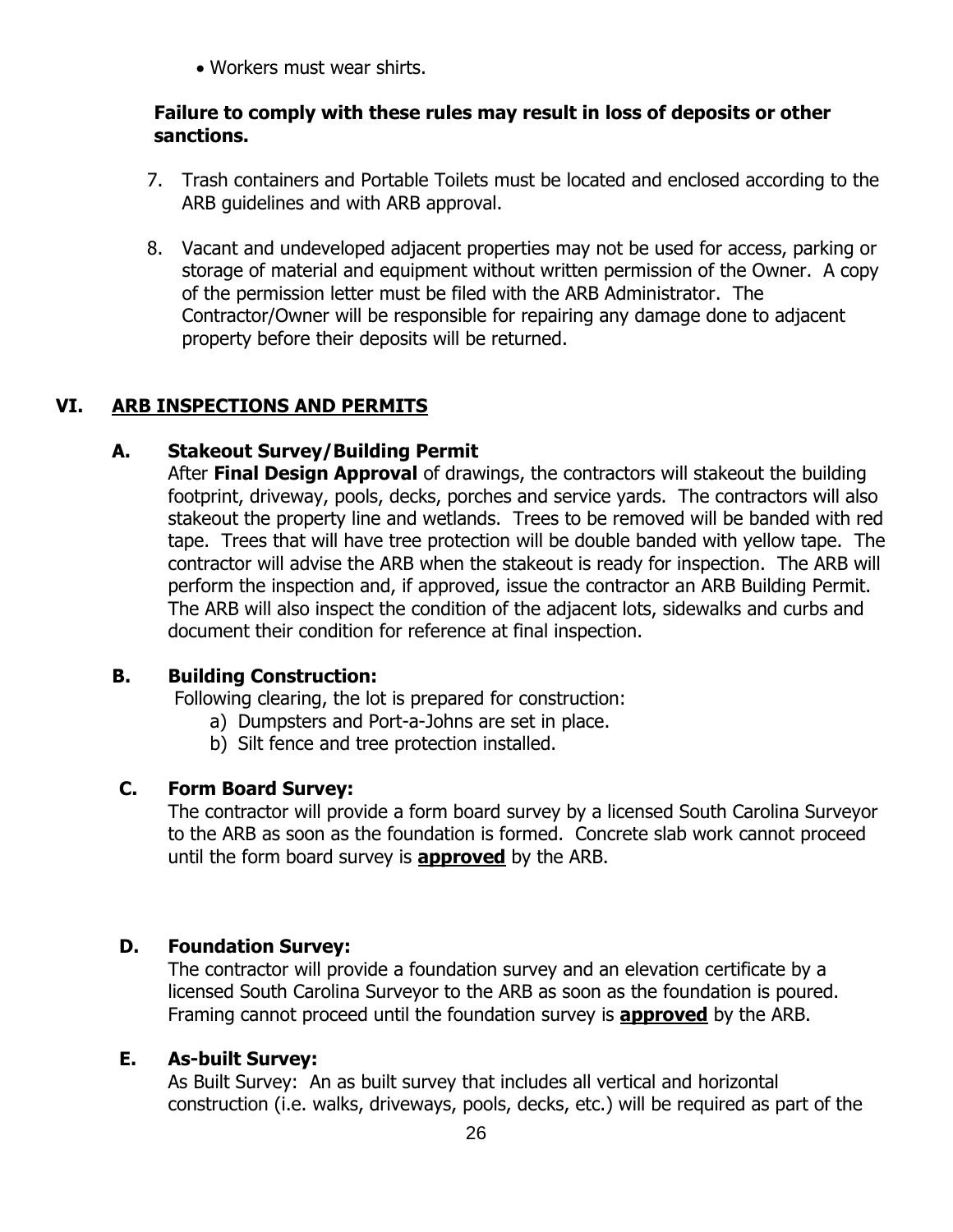final inspection documentation provided by the Contractor. If the approved plans call for a peak dimension within two feet (2') of the maximum height limitations, then a surveyed height must be provided.

#### **F. Intermediate inspections:**

The ARB may conduct a survey of construction anytime during the construction process. The contractor will be notified of any issues/concerns resulting from the inspection.

#### **G. Final Inspection:**

The Following documents must be on file and on CD at the ARB office prior to final inspection:

- Form Board Survey
- **Foundation Survey**
- **Elevation Certificate**
- As-built survey
- Certificate of Occupancy
- **Landscape Plan**
- Complete building set of plans

As soon as the ARB is notified by the contractor or homeowner that a Certificate of Occupancy has been received a final inspection will be performed. The inspection is to assure that the building is complete in accordance with approved plans, color and material samples, landscaping is in place and the house is ready for occupancy. Special attention will be given to surface water drainage, site clean up, builder sign removal, and removal of waste materials on adjoining lots. Adjoining lots, sidewalks and curbs will be restored to their original condition prior to construction.

 Final approval of the landscaping will not be granted unless the plant material is installed as detailed on the approved submitted landscape plan and also meets the requirements of the ARB Guidelines, especially for foundation coverage. The ARB, in its sole judgment, will determine at final inspection if the landscaping is adequate or if additional trees or plants are required

#### **VII. EXISTING HOME GUIDELINES**

- **A. Exterior Modifications:** Any exterior modifications or additions including repainting and roofing to an existing home must follow the same procedure as for a new home.
	- 1. Prepare a submittal package outlining the work to be done and complete with a color board.
	- 2. Pay fees and deposits and submit application to ARB for approval.
	- 3. Proceed with work after Compliance Deposit is paid to the ARB and a Rose Dhu Creek Building Permit is issued.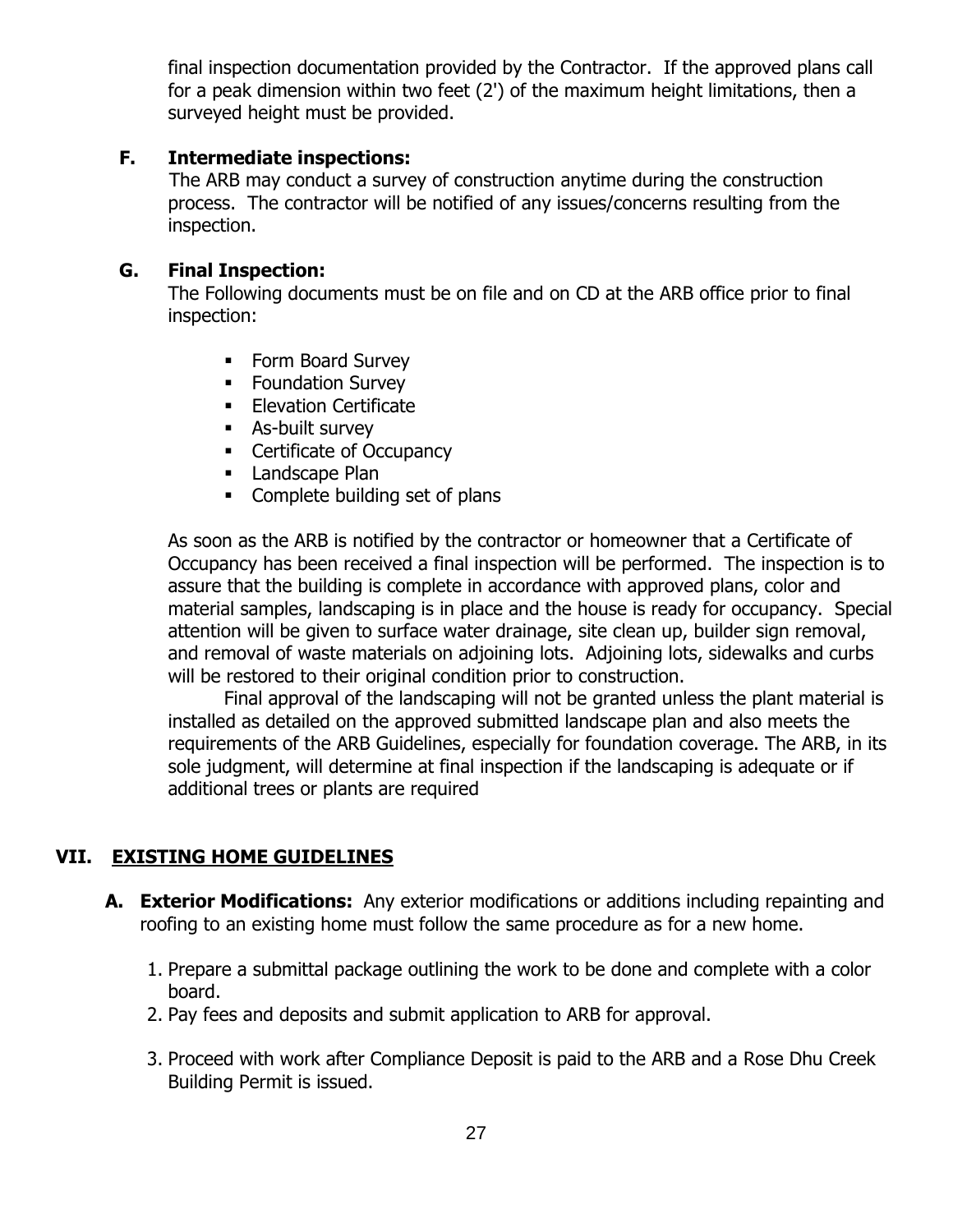- 4. Notify ARB when work is complete so that a final inspection may occur.
- 5. Appropriate deposits will be refunded within thirty (30) calendar days of an acceptable final inspection.
- **B. Landscaping Additions:** Landscaping additions to support a home modification, pool addition, or to substantially replace/upgrade existing landscaping requires updating the existing landscaping plan and submitting the proposed changes to the ARB for approval.

#### **VIII. FEES AND DEPOSITS**

### **Please make checks payable to: Rose Dhu Creek Plantation POA**

#### **A. Non-refundable fees:**

- 1. Review Fee: Payable at the time of submittal of plans for review.
- 2. Road Use Fee: Payable following Final Design Approval of plans and prior to a Permit being issued.
- 3. Beaufort-Jasper Water and Sewer Capacity Fee
- 4. Town of Bluffton Aid-to-Construction Fee

#### **B. Refundable Deposits:**

Construction Compliance Deposit: payable by the Builder/Contractor or Owner.

#### **C. Deposit Refund:**

All refundable deposits will be returned to the payer of record after final inspection and approval of the home and landscaping. Builder deposit will be refunded after issuance of the Certificate of Occupancy. Owner deposit will be refunded after completion of landscaping project.

#### **D. Penalties and Post Construction Review Fees:**

Any changes to the final drawings, once approved, that occur during the construction process will be reviewed without additional cost if submitted before the change is implemented. If changes are not submitted prior to construction and/or found during final inspection, the contractor and homeowner are subject to additional fees and loss of refundable deposits. Any penalties that occur during the construction process will also be deducted from the Owner and/or Contractor's deposit.

#### **E. Non-Compliance:**

If the contractor fails to complete the home according to the approved plans, the ARB may refer the issue to the POA for resolution, which may result in a lien against the property to cover the costs of completing construction that does meet the approved plans.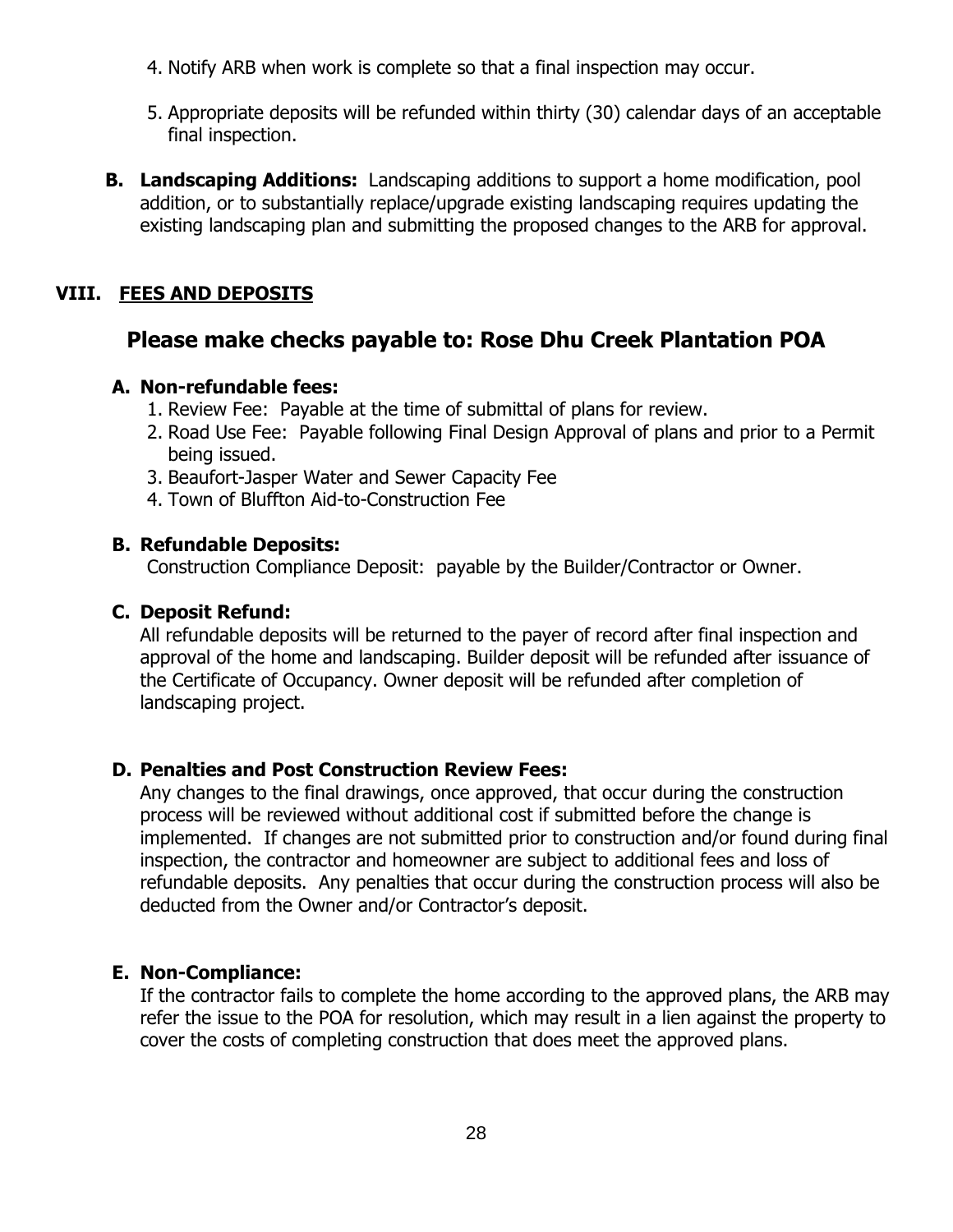#### **IX. FEE SCHEDULE**

| <b>REVIEW FEES</b>         | <b>NON-REFUNDABLE</b>                                                                         | <b>REFUNDABLE</b> |
|----------------------------|-----------------------------------------------------------------------------------------------|-------------------|
| New Construction;          |                                                                                               |                   |
| 1. New Home Construction   | 500.00                                                                                        | -0-               |
|                            | 2. Significant plan revisions after final approval<br>300.00                                  | $-0-$             |
| 3. Road Use Fee            | 1,500.00                                                                                      | $-0-$             |
| Modification or Additions; |                                                                                               |                   |
|                            | 1. Covered modifications/additions, pools.<br>300.00                                          | -0-               |
|                            | 2. Uncovered additions; (fences, decks,<br>100.00<br>landscape structures, walks, driveways). | $-0-$             |

| Construction Compliance deposits;<br>1. New home construction - Owner<br>-0-<br>2. New home construction - Builder<br>-0-<br>3. Modification or Additions<br>-0- | 4,000.00<br>4,000.00<br>1,500.00 |
|------------------------------------------------------------------------------------------------------------------------------------------------------------------|----------------------------------|

#### **X. SCHEDULE OF PENALTIES**

The following is a schedule of penalties that may be levied when a property owner or general contractor violates the Covenants or Guidelines. Monetary penalties will be deducted from the escrow deposit (refundable deposits) paid by the building contractor and/or property owner, as appropriate. If the amount of the refundable deposits fall below 50% of the initial required deposit they must be replenished to the full initial amount by the Contractor/Owner.

A STOP ORDER OR OTHER ACTIONS MAY ALSO BE TAKEN, FOR SERIOUS, REPETITIVE, OR UNCORRECTED VIOLATIONS.

### **A. Minor Offenses:**

#### **\$100 first offense \$500 second offense \$1,000 third offense & shutdown of site**

If a minor violation is not corrected **within** 48 hours of notification, the project will be shutdown until the violation is corrected.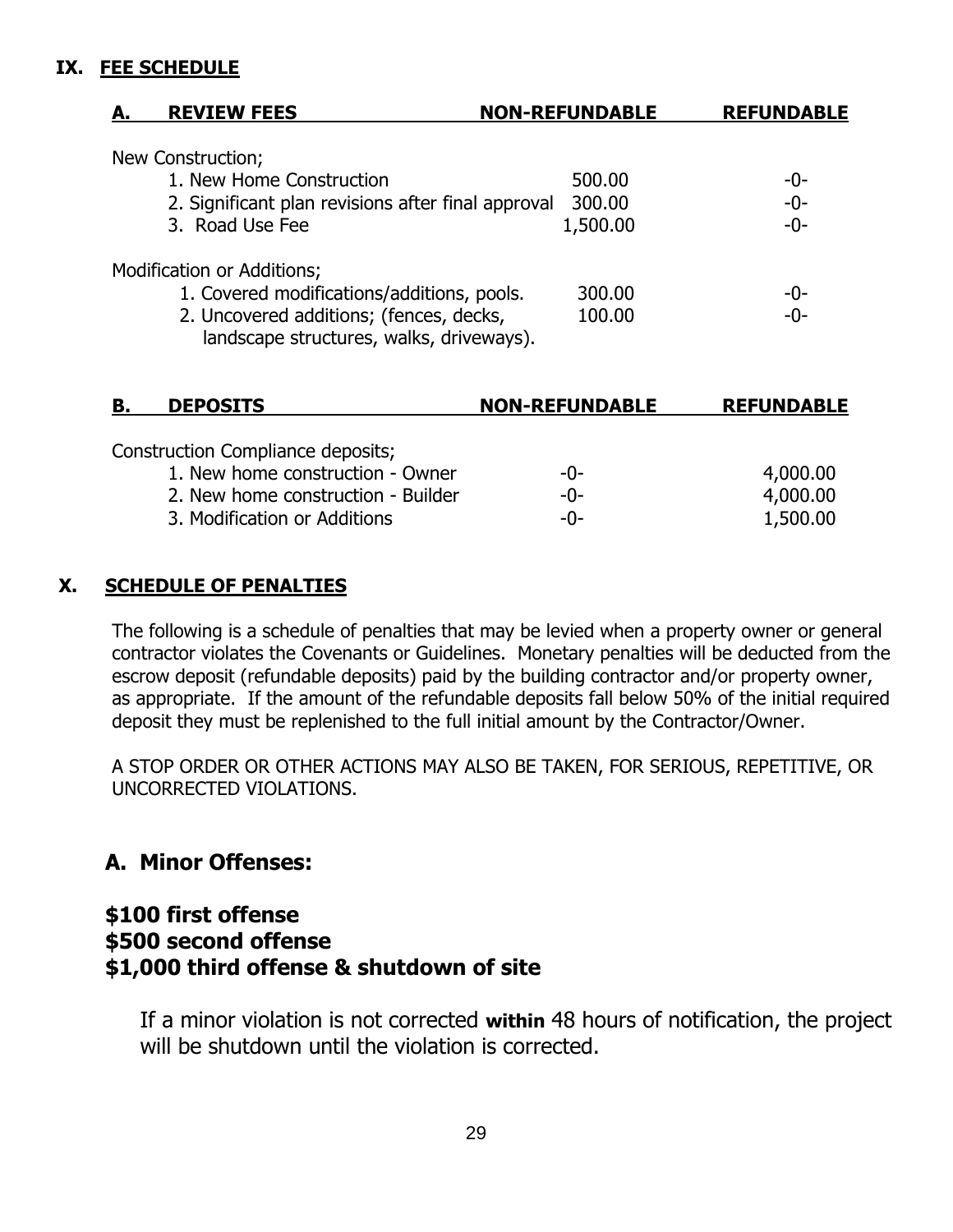- Failure to keep site clean
- Loud music or yelling
- Adjacent lots unclean
- Working during unauthorized house or non-working days
- Failure to maintain silt fences
- Failure to maintain tree protection
- Children or pets at work site
- Open fires
- Failure to screen port-o-johns & dumpsters
- Parking on trails, cart paths, sidewalks or adjacent lots
- Other offenses determined to be minor by the ARB

#### **B. Major Offenses:**

#### **Major offenses may cause job shutdown, but will also result in the automatic loss of a portion or all of the refundable deposit.**

- Begin work on construction site without a permit/approval \$500.00 minimum
- Begin work without paying applicable fees  $$500.00$
- Unauthorized clearing, removing of trees or vegetation  $$500.00$  minimum + replacement
- Pouring of slab without approved Form Board Survey \$ 500.00
- Failure to repair damage to existing ROW, curb, walks  $\qquad$  \$ 500.00 minimum + replacement
- Failure to pay deposits and fees prior to construction  $\qquad$  \$ 500.00 minimum
- Changing of exterior design or appearance of house without review and approval or failure to build  $\qquad \qquad$  \$ 500.00 (if correctable) according to approved plans.
- Installation of landscape without approval  $\qquad \qquad$  \$ 500.00 minimum
- Failure to install landscaping within 90 days
- after issuance of CO  $\qquad \qquad$  \$ 500.00 minimum
- Occupation of home before final approval of exterior **but a set of the set of the set of the set of the set of the set of the set of the set of the set of the set of the set of the set of the set of the set of the set of the set of the set of the set of the set of t**
- Other offenses determined to be major  $$500.00$  minimum by the ARB.

- -
	-
	-
	-
	-
	-
	-
	-
	-

#### **XI. APPEALS**

All appeals to an ARB decision will be submitted in writing to the ARB Administrator within 30 days of the date of the decision notice. An appeal meeting will be scheduled by the ARB Administrator to include the Chairman of the ARB Committee with a second member of the ARB Committee as chosen by the Chairman and a member of the POA Board of Directors as appointed by the President of the POA Board of Directors.

#### **XII. FAILURE TO COMPLETE THE HOUSE IN ONE YEAR**

If a house is not completed to the point of occupancy within one year from issuance of an ARB Building Permit, the ARB has the authority to finish the house and invoice the property owner.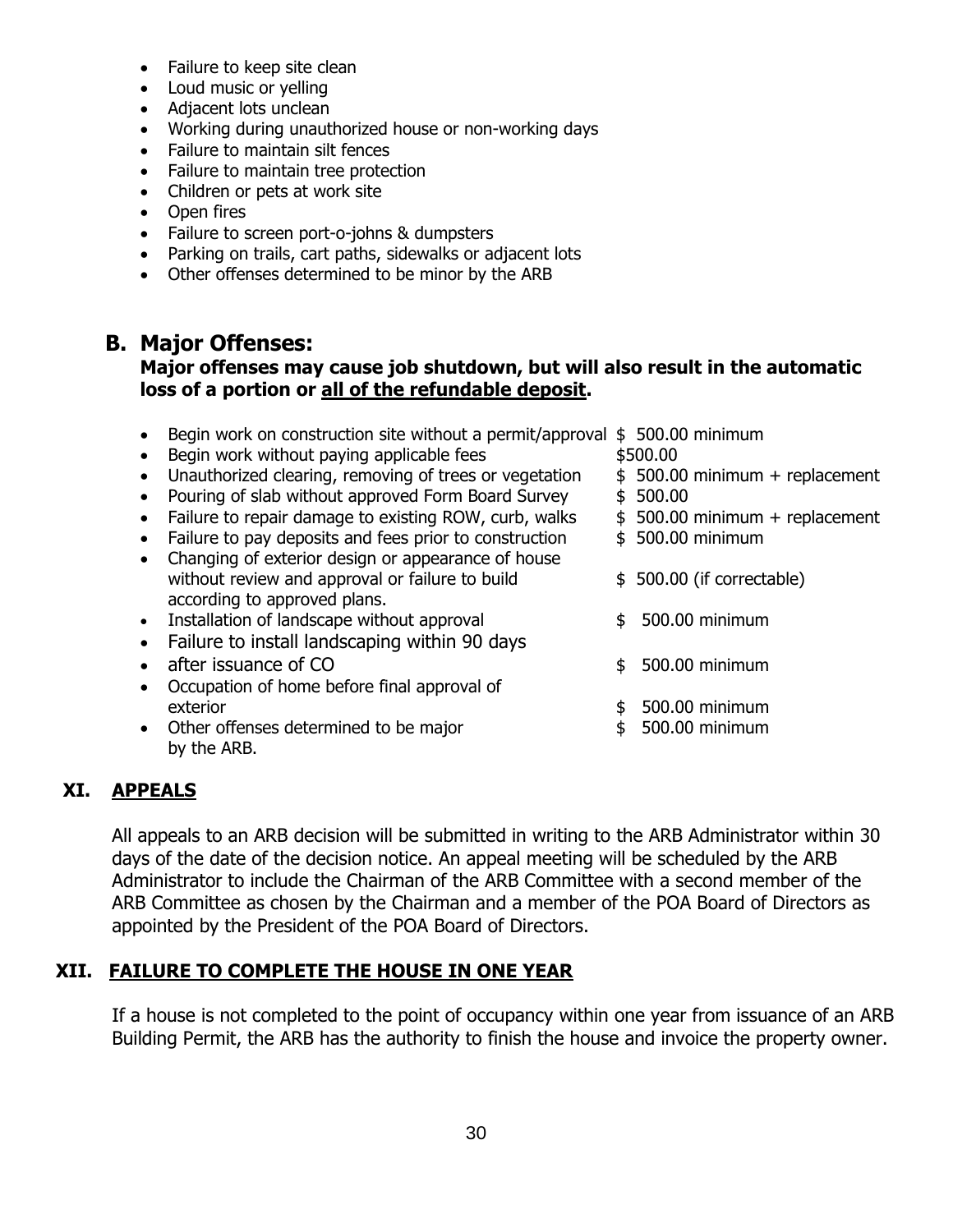#### **XIII. SAMPLE FORMS / EXHIBITS**

- A. ARB application
- B. Color board sample
- C. Submittal Checklist
- D. Builder's Sign design
- E. Standard mailbox design
- F. Silt fence installation details

**THESE DESIGN GUIDELINES ARE INTENDED TO PROVIDE GUIDANCE TO OWNERS AND THEIR BUILDERS REGARDING MATTERS OF PARTICULAR CONCERN TO THE ROSE DHU CREEK PLANTATION ARB IN CONSIDERING APPLICATIONS; PROVIDED, HOWEVER, THE DESIGN GUIDELINES ARE NOT THE EXCLUSIVE BASIS FOR A DECISION BY THE ROSE DHU CREEEK PLANTATION ARB CONCERNING A SUBMITTAL AND COMPLIANCE WITH THE DESIGN GUIDELINES DOES NOT GUARANTEE APPROVAL OF ANY APPLICATION. THESE DESIGN GUIDELINES ARE SUBJECT TO CHANGE AT ANY TIME BY THE ROSE DHU CREEK ARB AND ALL CHANGES WILL APPLY TO APPLICATIONS WITHOUT FINAL APPROVAL. APPROVALS BY THE ROSE DHU CREEK PLANTATION ARB INVOLVE SUBJECTIVE DETERMINATIONS AND OPINIONS OF THE ROSE DHU CREEK ARB MAY VARY AS TO THE DESIRABILITY OR ATTRACTIVENESS OF PARTICULAR IMPROVEMENTS. PRIOR APPROVAL OF ANY IMPROVEMENT DOES NOT GUARANTEE FUTURE APPROVAL OF A LIKE IMPROVEMENT AND THESE DEVELOPMENT GUIDELINES MAY BE CHANGED TO PROHIBIT IN THE FUTURE IMPROVEMENTS SIMILAR OR LIKE IMPROVEMENTS PREVIOUSLY APPROVED. THE ROSE DHU CREEK ARB MAY IN ITS SOLE DISCRETION AUTHORIZE VARIANCES FROM COMPLIANCE WITH THESE DEVELOPMENT GUIDELINES, INCLUDING ALL SETBACK REQUIREMENTS AS SET FORTH THEREIN OR AS SHOWN ON A SUBDIVISION PLAT, AND PROCEDURES SET FORTH HEREIN WHEN THE ROSE DHU CREEK ARB IN ITS DISCRETION DETERMINES THAT CIRCUMSTANCES SUCH AS TOPOGRAPHY, NATURAL OBSTRUCTIONS, HARDSHIP, OR AESTHETIC CONSIDERATIONS, ENVIRONMENTAL CONDITIONS, OR OTHER CONSIDERATIONS SO REQUIRE BUT NO VARIANCE SHALL BE EFFECTIVE UNLESS IN WRITING. EACH OWNER SHALL HAVE SOLE RESPONSIBILITY FOR ENSURING THAT ANY IMPROVEMENTS APPROVED BY THE ROSE DHU CREEK ARB OTHERWISE MEET ALL APPLICABLE FEDERAL, STATE, AND LOCAL LAWS, ORDINANCES, RULES, AND REGULATIONS, INCLUDING BUT NOT LIMITED TO APPLICABLE HEIGHT RESTRICTIONS, SETBACKS, FLOOD RESTRICTIONS OR REQUIREMENTS, SQUARE FOOTAGE LIMITATIONS, LANDSCAPE REQUIREMENTS, BUFFERS AND PARKING REQUIREMENTS.**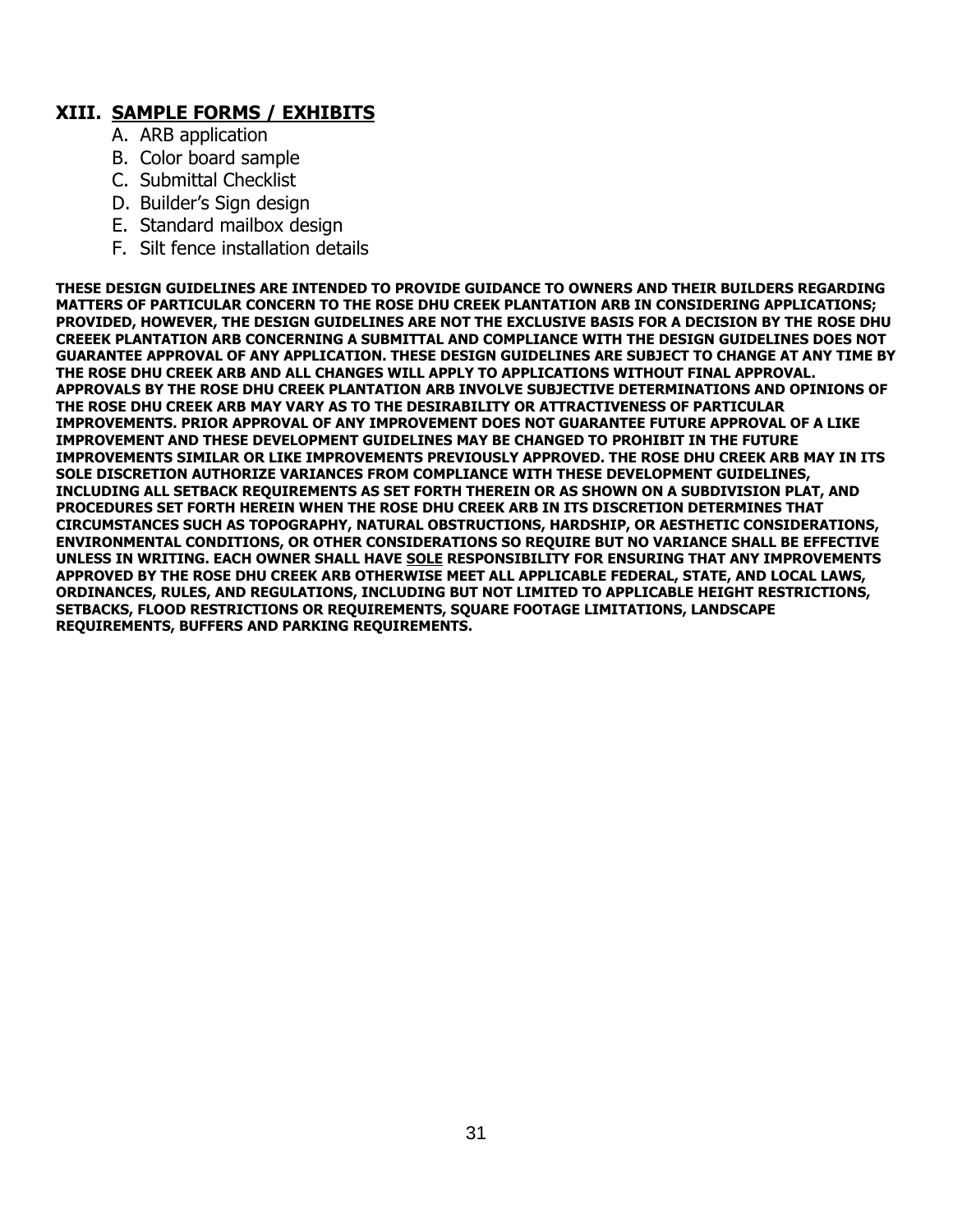

concrete footer

# ROSE DHU MAILBOX paint is shaded spruce steel #11/2 medium box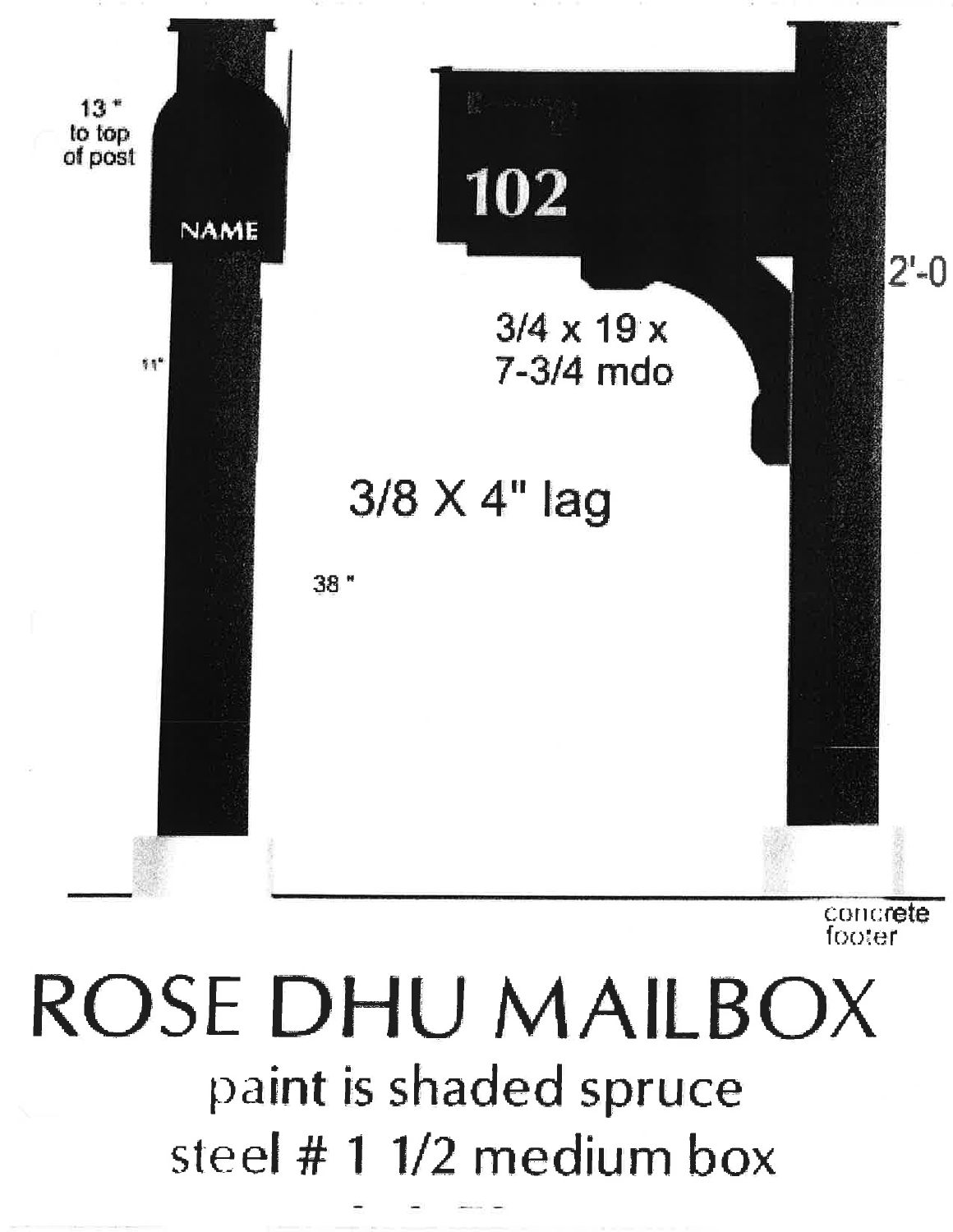# **BUILDER SIGN SPECS**

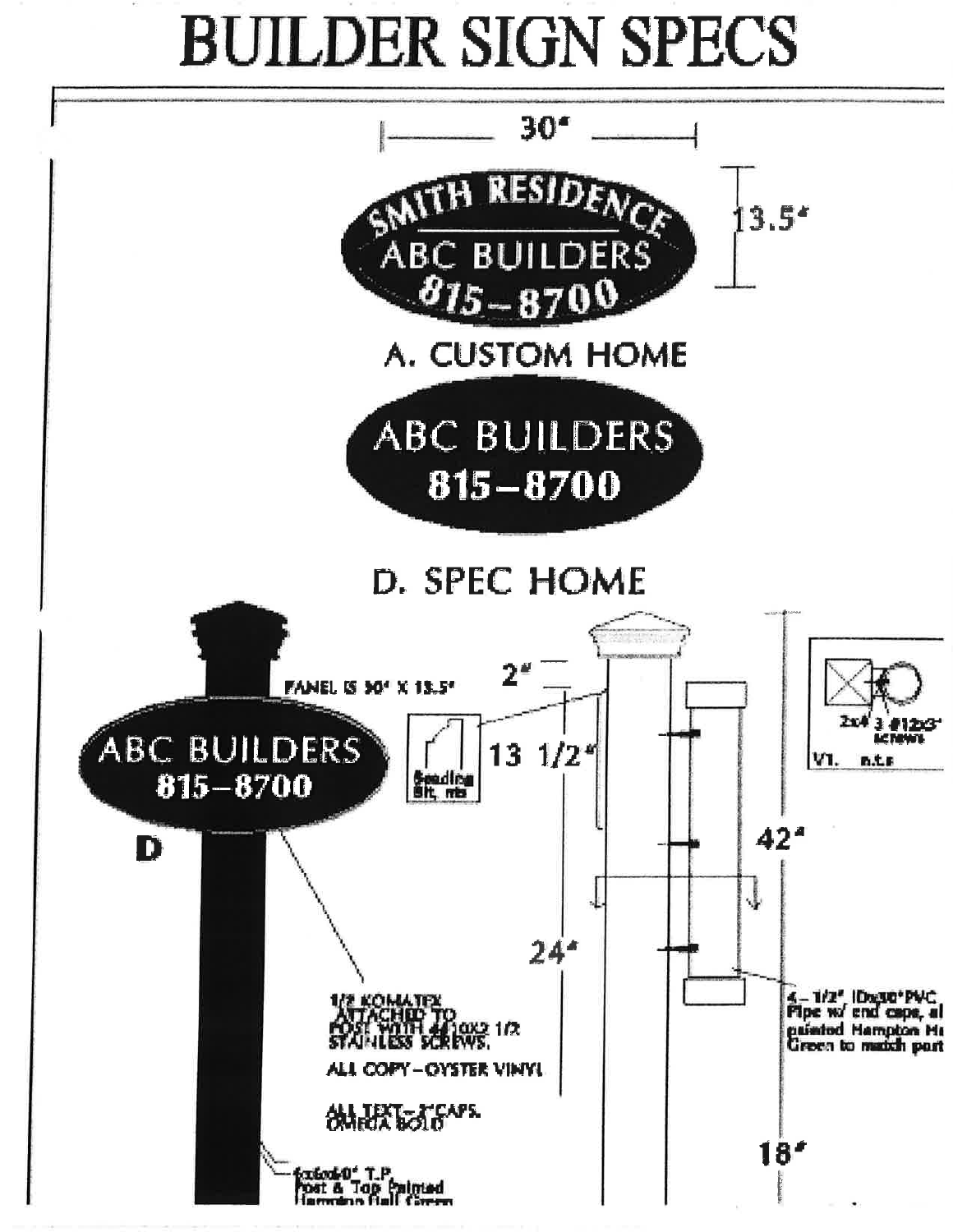

WITH 12" OF EXCESS NYLON CORD REMAINING AT EACH END POST, AVAILABLE IN POST ARE SPACED APPROXIMATELY 7'-8" APART. EACH FENCE IS REINFORCED<br>WITH HEAVY DUTY NYLON CORD. TWO OR MORE FENCES CAN BE JOINED TOGETHER 50' AND IOO' LENGTHS. 36" BLACK FILTER FABRIC ATTACHED TO I-1/8"x54" CURED OAK POST.

 $\frac{3}{5}$ **NENT BARANER** 

**1715** 

FENCE DETAIL

NOT TO SCALE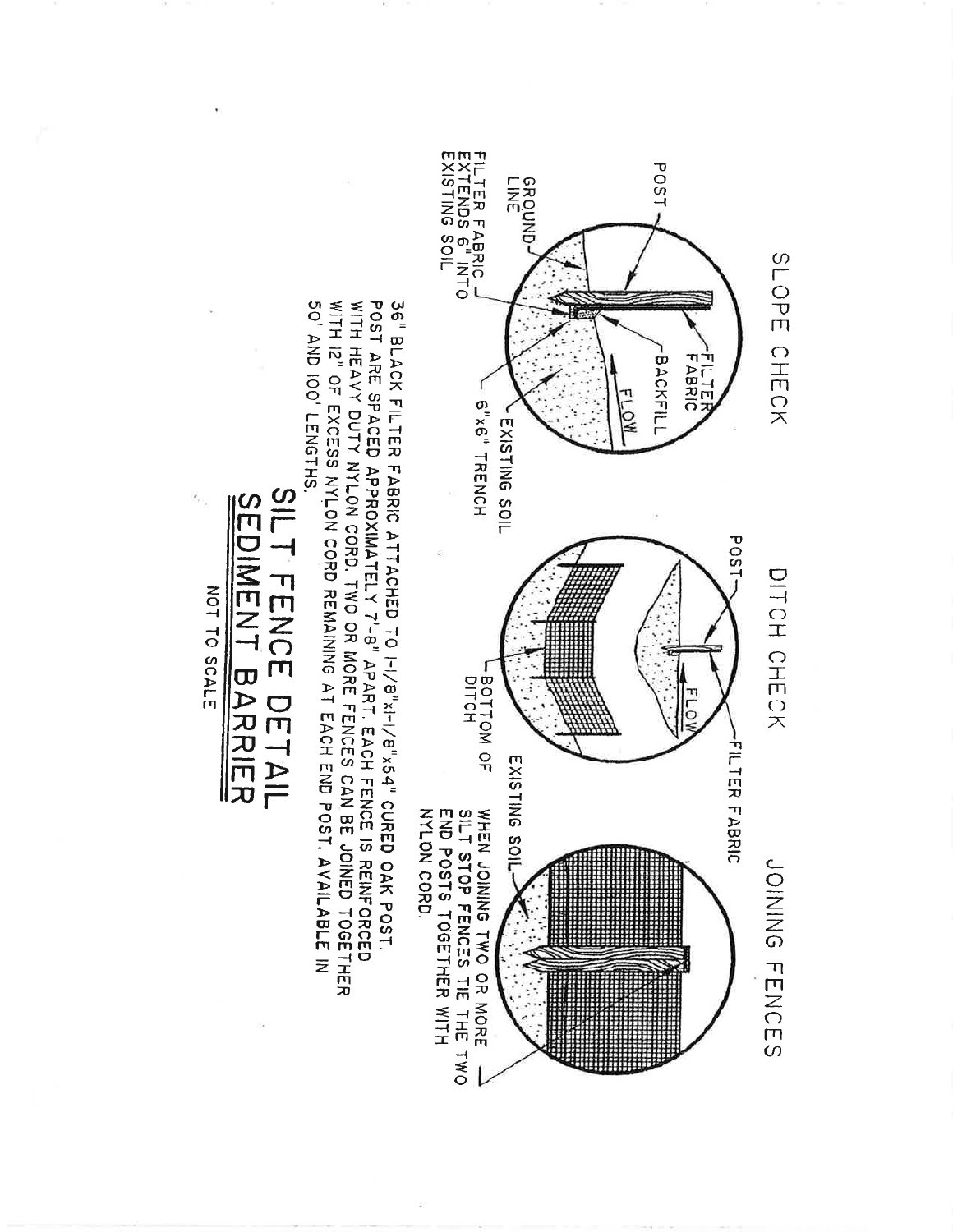HILTON HEAD, SC 29928



**STATISTICS** 

Product & Color Reference Guide for

Herman

May 9, 2011

## **Area Detail**

| Color:                                                       | <b>Gloss Aerosol Black</b>                                 |                                                                                                               |
|--------------------------------------------------------------|------------------------------------------------------------|---------------------------------------------------------------------------------------------------------------|
| <b>Product:</b>                                              |                                                            | K05160100 - Spray Aerosol - Krylon® Interior/Exterior Gloss Black                                             |
| Color:                                                       | Rose Dhu Sign Posts                                        |                                                                                                               |
| <b>Product:</b>                                              |                                                            | K43T00054 - Resilience Exterior Latex Satin in Gallons                                                        |
| This Product is available at this Sherwin Williams location: |                                                            | Sherwin-Williams Store #2744<br><b>HILTON HEAD</b><br>108 ARROW RD<br>HILTON HEAD, SC 29928<br>(843) 842-4373 |
| <b>Additional Comments:</b>                                  | $W10+5+0+1$<br>B1 4Y+12<br>G2 4Y+2+0+1<br>×<br>Y3 0+44+0+0 | $\langle \Gamma \rangle$                                                                                      |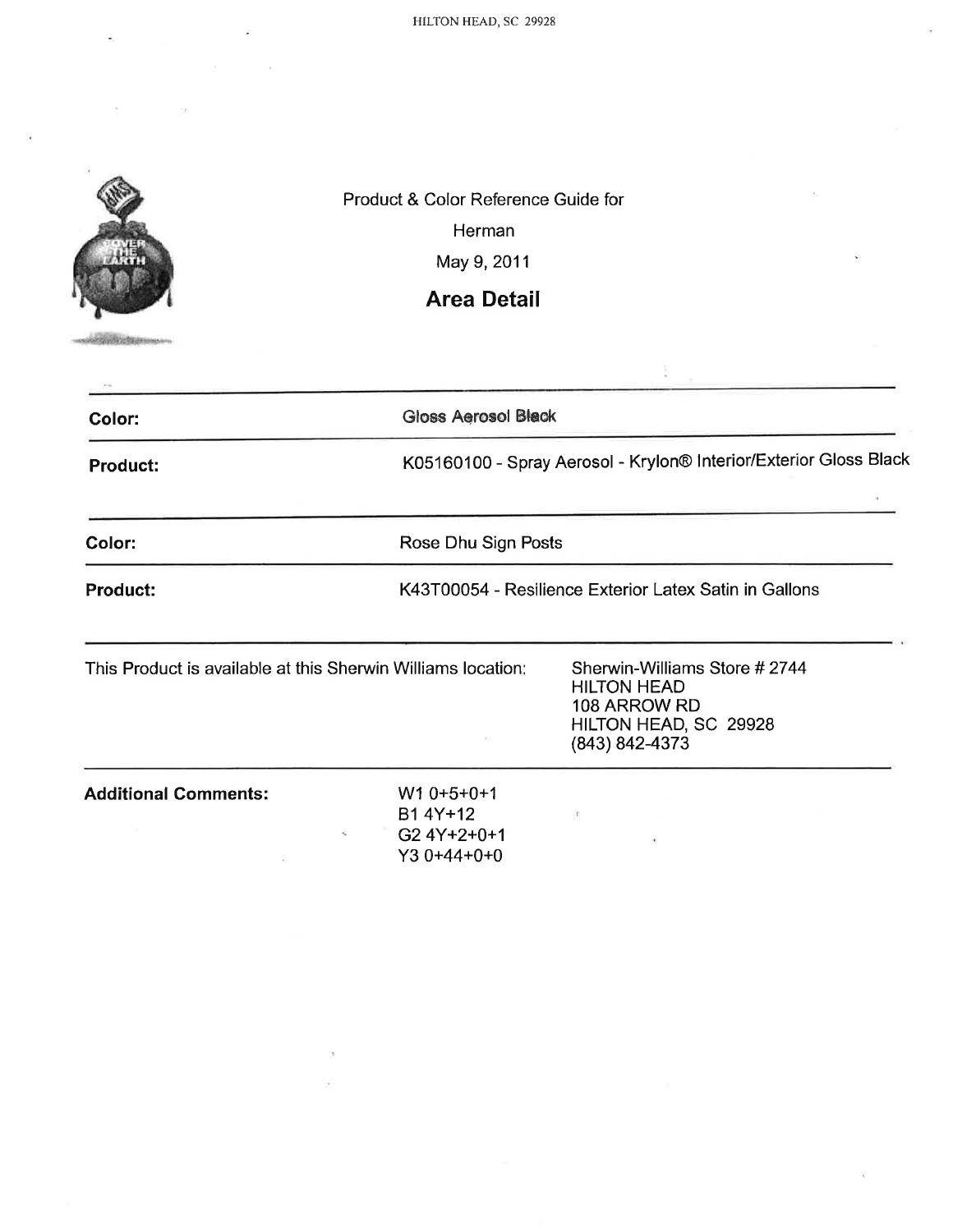## APPLICATION FOR DESIGNREVIEW AND APPROVAL



| <b>Submit To:</b><br><b>Architectural Review Board</b><br><b>Rose Dhu Creek Plantation</b>                                                                                                         | Date submitted<br>the contract of the contract of the contract of the contract of<br>Date ARB recived                                                                                                                                              |
|----------------------------------------------------------------------------------------------------------------------------------------------------------------------------------------------------|----------------------------------------------------------------------------------------------------------------------------------------------------------------------------------------------------------------------------------------------------|
| $c/o$ ASI<br>1040 William Hilton Pkwy., Suite 200<br>Hilton Head Is., SC 29928                                                                                                                     | Lot Number<br><u> San Angeles (San Angeles San Angeles San Angeles San Angeles San Angeles San Angeles San Angeles San Angeles San Angeles San Angeles San Angeles San Angeles San Angeles San Angeles San Angeles San Angeles San Angeles San</u> |
| Name and Permanent Address of Property Owner                                                                                                                                                       | Name and Address of Architect                                                                                                                                                                                                                      |
| Name<br>the property of the control of the control of the control of the control of the control of the control of the                                                                              |                                                                                                                                                                                                                                                    |
| Street<br><u> 1989 - Jan Berlin, Amerikaansk politiker († 1908)</u>                                                                                                                                | Street<br><u>service and the company of the company of the company of the company of the company of the company of the company of the company of the company of the company of the company of the company of the company of the company of</u>     |
| City/State                                                                                                                                                                                         | City/State <b>City/State</b>                                                                                                                                                                                                                       |
| Phone Fax                                                                                                                                                                                          | Phone <u>Denomination</u><br>Fax                                                                                                                                                                                                                   |
| E-mail                                                                                                                                                                                             | Signature Signature Signature Communications of the Signature Communication of the Signature Communication of the Signature Communication of the Signature Communication of the Signature Communication of the Communication o                     |
| <b>Rose Dhu Creek Street Address</b>                                                                                                                                                               | Name and Address of Contractor<br>Name<br><u>a serie de la construcción de la construcción de la construcción de la construcción de la construcción de la c</u>                                                                                    |
|                                                                                                                                                                                                    | <b>Street</b><br><u> 1989 - Johann Johann Harry Harry Harry Harry Harry Harry Harry Harry Harry Harry Harry Harry Harry Harry Harry</u>                                                                                                            |
| Signature <b>Signature Signature Signature Signature Signature Signature Signature Signature Signature Signature Signature Signature Signature Signature Signature Signature Signature Signatu</b> | City/State<br>Fax<br>Phone <b>Phone</b><br><b>Signature</b>                                                                                                                                                                                        |

NOTE: For Final Design approval all items in Section II. C. of the Architectural Guidelines must be included with the submittal package. Submittals not in compliance with listing will not be placed on the ARB agenda.

| 1 Type of Construction<br><b>New</b><br>Modification<br><b>Addition</b><br><b>Spec Building</b> | 5 Type of Review Requested<br>Concept/Site<br>Preliminary<br>Final<br>Re-sumbmittal after changes<br>Re-roof/Re-stain<br><b>Other</b> |
|-------------------------------------------------------------------------------------------------|---------------------------------------------------------------------------------------------------------------------------------------|
| 2 Number of Stories                                                                             | 6 Adjusted Square Footage                                                                                                             |
| 3 Elevation of Finished Floor                                                                   | 7 Square Footage of Lot<br>the control of the control of the control of                                                               |
| 4 Expected Date of Construcion Start                                                            | 8 Expected Date of CO                                                                                                                 |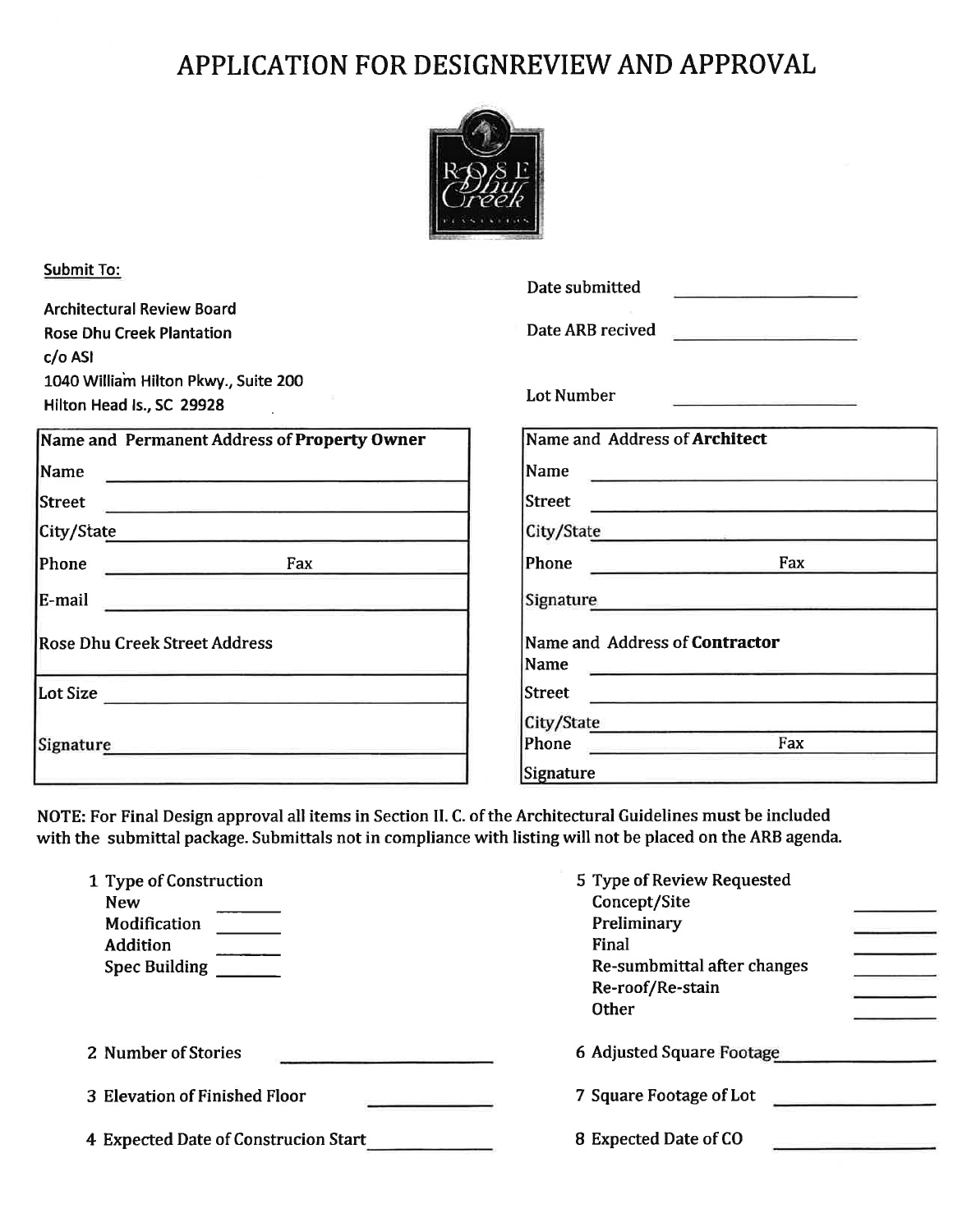## **Color Board Submittal**



| <b>SAMPLE</b>                                  | <b>SAMPLE</b>                                                        | <b>SAMPLE</b>                                                    |
|------------------------------------------------|----------------------------------------------------------------------|------------------------------------------------------------------|
| Siding Color<br>Manufacturer__________________ | Stucco Color__________________<br>Manufacturer___________________    | Brick Color____________________<br>Manufacturer_________________ |
| <b>SAMPLE</b>                                  | <b>SAMPLE</b>                                                        | <b>SAMPLE</b>                                                    |
| Roof Color                                     | Fascia Color______________________<br>Manufacturer__________________ | Trim Color<br>Manufacturer _________________                     |
| <b>SAMPLE</b>                                  | <b>SAMPLE</b>                                                        | <b>SAMPLE</b>                                                    |
| Shutter Color_                                 | <b>Windows</b><br>Manufacturer_________                              | <b>Exter Door</b><br>Manufacturer___________                     |